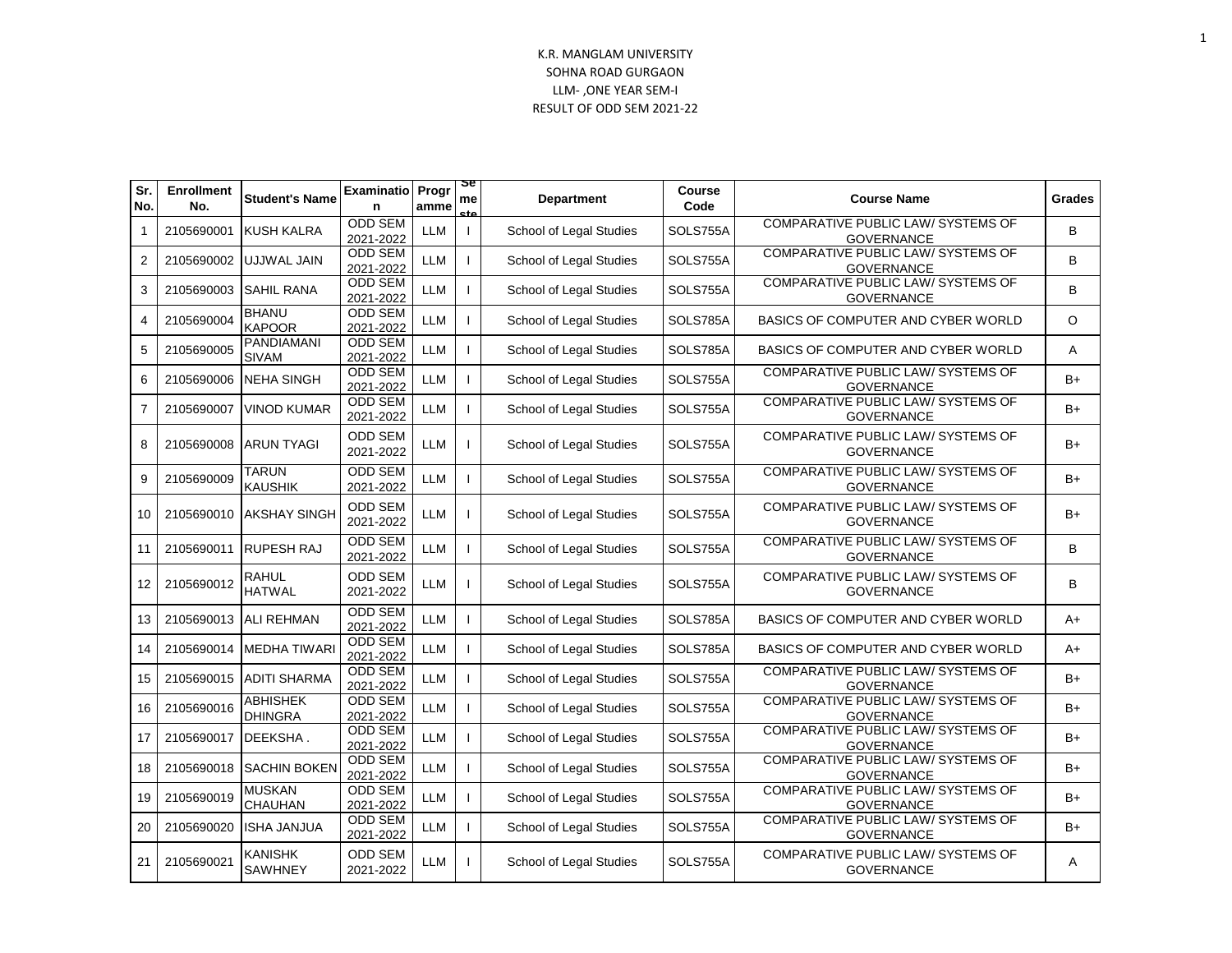| Sr.<br>No. | <b>Enrollment</b><br>No. | <b>Student's Name</b>               | <b>Examinatio</b><br>n      | Progr<br>amme | æ<br>me<br>eta | <b>Department</b>       | Course<br>Code | <b>Course Name</b>                                             | Grades |
|------------|--------------------------|-------------------------------------|-----------------------------|---------------|----------------|-------------------------|----------------|----------------------------------------------------------------|--------|
| 22         | 2105690022               | <b>NIKITA</b><br><b>SHARMA</b>      | <b>ODD SEM</b><br>2021-2022 | <b>LLM</b>    | $\mathbf{L}$   | School of Legal Studies | SOLS755A       | <b>COMPARATIVE PUBLIC LAW/ SYSTEMS OF</b><br><b>GOVERNANCE</b> | $B+$   |
| 23         | 2105690023               | <b>SHALU MISRA</b>                  | <b>ODD SEM</b><br>2021-2022 | <b>LLM</b>    |                | School of Legal Studies | SOLS785A       | BASICS OF COMPUTER AND CYBER WORLD                             | $A+$   |
| 24         | 2105690024               | VAIBHAV<br>YADAV                    | ODD SEM<br>2021-2022        | <b>LLM</b>    |                | School of Legal Studies | SOLS755A       | COMPARATIVE PUBLIC LAW/ SYSTEMS OF<br><b>GOVERNANCE</b>        | $B+$   |
| 25         | 2105690025               | <b>ISHAN KOHLI</b>                  | <b>ODD SEM</b><br>2021-2022 | <b>LLM</b>    |                | School of Legal Studies | SOLS785A       | BASICS OF COMPUTER AND CYBER WORLD                             | A+     |
| 26         | 2105690026               | <b>DEVENDER</b><br><b>GOYAT</b>     | ODD SEM<br>2021-2022        | <b>LLM</b>    |                | School of Legal Studies | SOLS785A       | BASICS OF COMPUTER AND CYBER WORLD                             | A+     |
| 27         | 2105690027               | <b>HEM CHAND</b><br><b>VASHISHT</b> | <b>ODD SEM</b><br>2021-2022 | <b>LLM</b>    |                | School of Legal Studies | SOLS755A       | COMPARATIVE PUBLIC LAW/ SYSTEMS OF<br><b>GOVERNANCE</b>        | $B+$   |
| 28         | 2105690028               | <b>RUCHIKA</b><br><b>RAJOR</b>      | <b>ODD SEM</b><br>2021-2022 | LLM           |                | School of Legal Studies | SOLS755A       | <b>COMPARATIVE PUBLIC LAW/ SYSTEMS OF</b><br><b>GOVERNANCE</b> | B+     |
| 29         | 2105690029               | Anish Sharma                        | <b>ODD SEM</b><br>2021-2022 | <b>LLM</b>    |                | School of Legal Studies | SOLS785A       | BASICS OF COMPUTER AND CYBER WORLD                             | A      |
| 30         | 2105690030               | VANI.                               | <b>ODD SEM</b><br>2021-2022 | <b>LLM</b>    |                | School of Legal Studies | SOLS785A       | BASICS OF COMPUTER AND CYBER WORLD                             | $A+$   |
| 31         | 2105690031               | <b>SHIKHAR</b><br><b>AGGARWAL</b>   | <b>ODD SEM</b><br>2021-2022 | <b>LLM</b>    |                | School of Legal Studies | SOLS785A       | BASICS OF COMPUTER AND CYBER WORLD                             | A      |
| 32         | 2105690032               | <b>NEHA SINGH</b>                   | <b>ODD SEM</b><br>2021-2022 | LLM           | $\mathbf{I}$   | School of Legal Studies | SOLS755A       | COMPARATIVE PUBLIC LAW/ SYSTEMS OF<br><b>GOVERNANCE</b>        | B+     |
| 33         | 2105690033               | <b>DHAARNA</b><br><b>ARORA</b>      | <b>ODD SEM</b><br>2021-2022 | <b>LLM</b>    |                | School of Legal Studies | SOLS755A       | COMPARATIVE PUBLIC LAW/ SYSTEMS OF<br><b>GOVERNANCE</b>        | $B+$   |
| 34         | 2105690034               | <b>ONKAR NATH</b><br><b>PANDEY</b>  | <b>ODD SEM</b><br>2021-2022 | <b>LLM</b>    |                | School of Legal Studies | SOLS755A       | COMPARATIVE PUBLIC LAW/ SYSTEMS OF<br><b>GOVERNANCE</b>        | $B+$   |
| 35         | 2105690035               | <b>MOHIT NAYAL</b>                  | <b>ODD SEM</b><br>2021-2022 | <b>LLM</b>    |                | School of Legal Studies | SOLS755A       | COMPARATIVE PUBLIC LAW/ SYSTEMS OF<br><b>GOVERNANCE</b>        | $B+$   |
| 36         | 2105690036               | Aman Dahiya                         | <b>ODD SEM</b><br>2021-2022 | <b>LLM</b>    |                | School of Legal Studies | SOLS755A       | COMPARATIVE PUBLIC LAW/ SYSTEMS OF<br><b>GOVERNANCE</b>        | $B+$   |
| 37         | 2105690037               | SHANTANU.                           | <b>ODD SEM</b><br>2021-2022 | <b>LLM</b>    |                | School of Legal Studies | SOLS755A       | COMPARATIVE PUBLIC LAW/ SYSTEMS OF<br><b>GOVERNANCE</b>        | B+     |
| 38         | 2105690038               | Siddharth Nayak                     | <b>ODD SEM</b><br>2021-2022 | <b>LLM</b>    |                | School of Legal Studies | SOLS755A       | COMPARATIVE PUBLIC LAW/ SYSTEMS OF<br><b>GOVERNANCE</b>        | $B+$   |
| 39         | 2105690039               | <b>SALORA</b><br><b>GUGNANT</b>     | <b>ODD SEM</b><br>2021-2022 | <b>LLM</b>    |                | School of Legal Studies | SOLS755A       | COMPARATIVE PUBLIC LAW/ SYSTEMS OF<br><b>GOVERNANCE</b>        | $B+$   |
| 40         | 2105690040               | Sajan Thomas                        | <b>ODD SEM</b><br>2021-2022 | <b>LLM</b>    |                | School of Legal Studies | SOLS755A       | COMPARATIVE PUBLIC LAW/ SYSTEMS OF<br><b>GOVERNANCE</b>        | $B+$   |
| 41         | 2105690041               | Rahul                               | ODD SEM<br>2021-2022        | <b>LLM</b>    |                | School of Legal Studies | SOLS755A       | COMPARATIVE PUBLIC LAW/ SYSTEMS OF<br><b>GOVERNANCE</b>        | B      |
| 42         | 2105690042               | Robin Jaswal                        | <b>ODD SEM</b><br>2021-2022 | <b>LLM</b>    |                | School of Legal Studies | SOLS755A       | COMPARATIVE PUBLIC LAW/ SYSTEMS OF<br><b>GOVERNANCE</b>        | $B+$   |
| 43         | 2105690043               | SATENDER<br><b>SINGH</b>            | ODD SEM<br>2021-2022        | LLM           | $\mathbf{I}$   | School of Legal Studies | SOLS785A       | BASICS OF COMPUTER AND CYBER WORLD                             | A+     |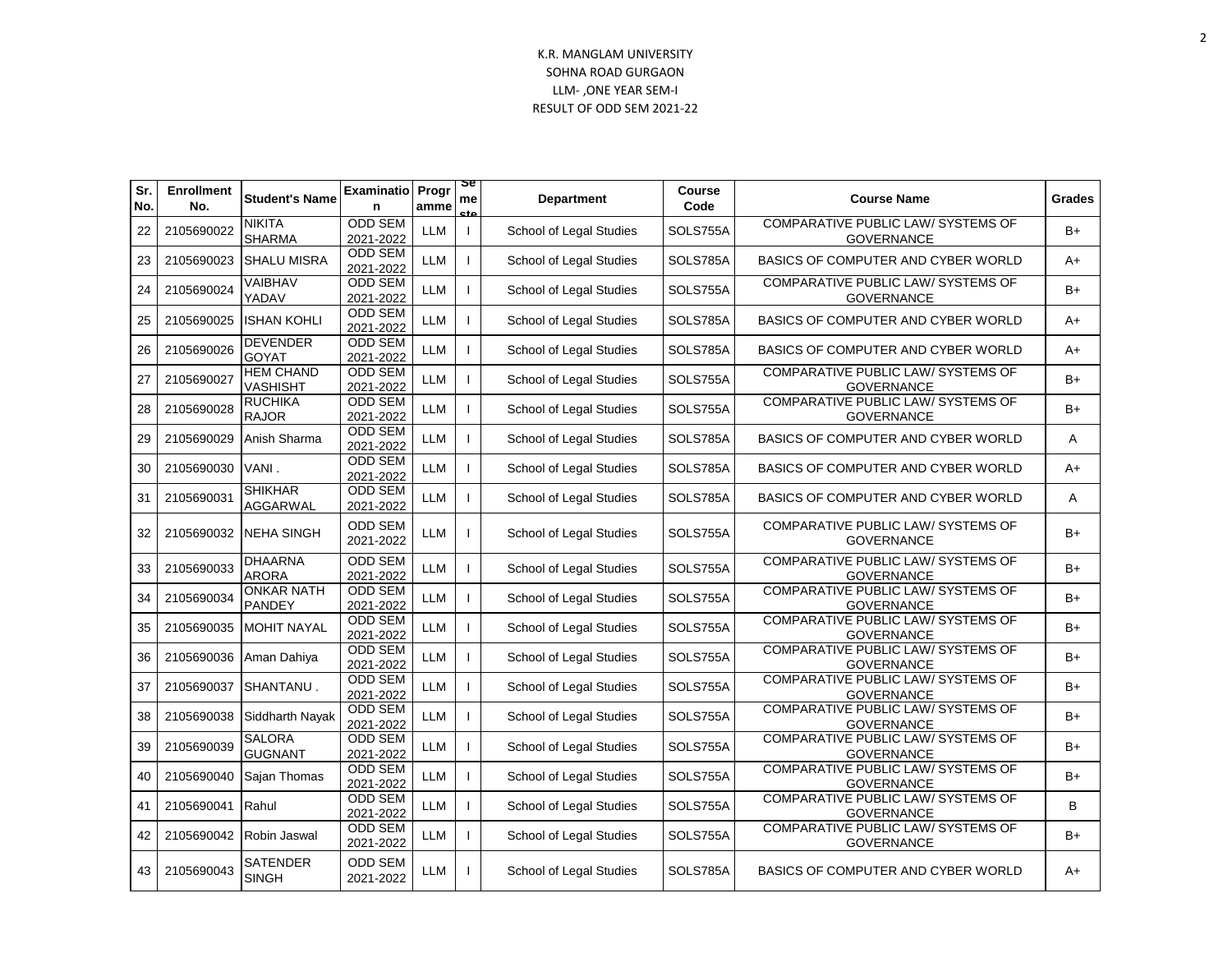| Sr.<br>No. | <b>Enrollment</b><br>No. | <b>Student's Name</b>          | <b>Examinatio Progr</b><br>n | lamme      | కా<br>me<br><b>cta</b> | <b>Department</b>              | <b>Course</b><br>Code | <b>Course Name</b>                                             | Grades |
|------------|--------------------------|--------------------------------|------------------------------|------------|------------------------|--------------------------------|-----------------------|----------------------------------------------------------------|--------|
| 44         | 2105690044               | <b>GEETIKA</b><br><b>ARORA</b> | ODD SEM<br>2021-2022         | LLM        |                        | <b>School of Legal Studies</b> | SOLS755A              | COMPARATIVE PUBLIC LAW/ SYSTEMS OF<br><b>GOVERNANCE</b>        | $B+$   |
| 45         | 2105690045               | IDHURUV RANA                   | <b>ODD SEM</b><br>2021-2022  | LLM        |                        | School of Legal Studies        | SOLS755A              | COMPARATIVE PUBLIC LAW/ SYSTEMS OF<br><b>GOVERNANCE</b>        | $B+$   |
| 46         | 2105690046               | bhanupriya                     | ODD SEM<br>2021-2022         | <b>LLM</b> |                        | School of Legal Studies        | SOLS755A              | <b>COMPARATIVE PUBLIC LAW/ SYSTEMS OF</b><br><b>GOVERNANCE</b> | $B+$   |
| 47         | 2105690047               | Garima Singla                  | <b>ODD SEM</b><br>2021-2022  | LLM        |                        | School of Legal Studies        | SOLS755A              | <b>COMPARATIVE PUBLIC LAW/ SYSTEMS OF</b><br><b>GOVERNANCE</b> | $B+$   |
| 48         | 2105690048               | Krishan Shukla                 | ODD SEM<br>2021-2022         | LLM        |                        | School of Legal Studies        | SOLS755A              | <b>COMPARATIVE PUBLIC LAW/ SYSTEMS OF</b><br><b>GOVERNANCE</b> |        |
| 49         | 2105690049               | <b>KIRAN</b>                   | <b>ODD SEM</b><br>2021-2022  | LLM        |                        | School of Legal Studies        | SOLS755A              | <b>COMPARATIVE PUBLIC LAW/ SYSTEMS OF</b><br><b>GOVERNANCE</b> | $A+$   |
| 50         | 2105690050               | Anurag Yadav                   | <b>ODD SEM</b><br>2021-2022  | LLM        |                        | <b>School of Legal Studies</b> | SOLS755A              | <b>COMPARATIVE PUBLIC LAW/ SYSTEMS OF</b><br><b>GOVERNANCE</b> | $A+$   |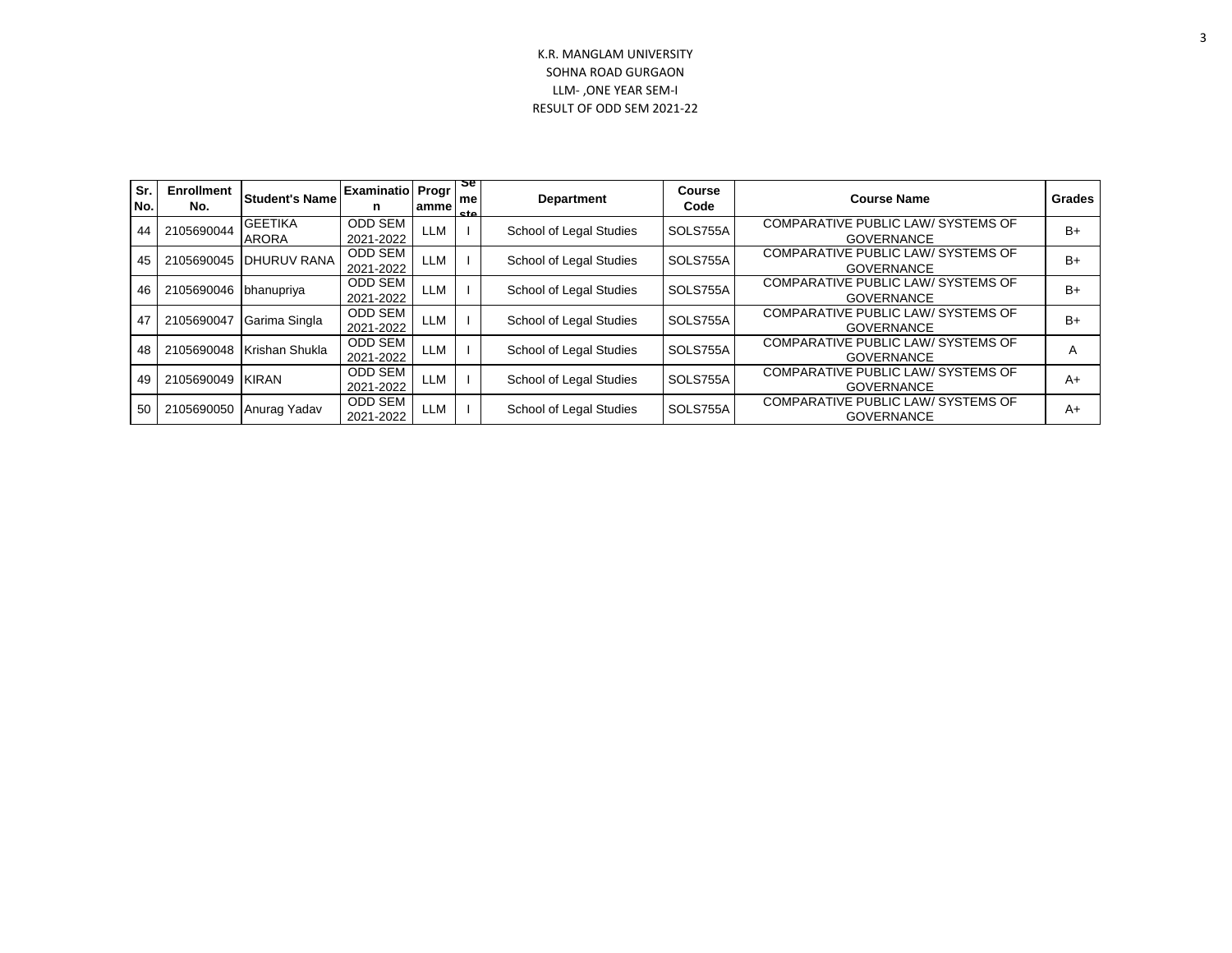| Sr.<br>No.     | <b>Enrollment</b><br>No. | <b>Student's Name</b>             | <b>Examinatio</b><br>n      | Progr<br>amme | sе<br>me     | <b>Department</b>       | Course<br>Code | <b>Course Name</b>                                             | Grade<br>s |
|----------------|--------------------------|-----------------------------------|-----------------------------|---------------|--------------|-------------------------|----------------|----------------------------------------------------------------|------------|
| 1              | 2105690001               | <b>KUSH KALRA</b>                 | <b>ODD SEM</b><br>2021-2022 | <b>LLM</b>    | $\mathbf{I}$ | School of Legal Studies | SOLS753A       | LAW AND JUSTICE IN GLOBALIZING WORLD                           | B+         |
| 2              | 2105690002               | UJJWAL JAIN                       | <b>ODD SEM</b><br>2021-2022 | <b>LLM</b>    |              | School of Legal Studies | SOLS753A       | LAW AND JUSTICE IN GLOBALIZING WORLD                           | $B+$       |
| 3              |                          | 2105690003 SAHIL RANA             | <b>ODD SEM</b><br>2021-2022 | <b>LLM</b>    |              | School of Legal Studies | SOLS753A       | LAW AND JUSTICE IN GLOBALIZING WORLD                           | $B+$       |
| 4              | 2105690004               | BHANU<br><b>KAPOOR</b>            | <b>ODD SEM</b><br>2021-2022 | <b>LLM</b>    |              | School of Legal Studies | SOLS755A       | COMPARATIVE PUBLIC LAW/ SYSTEMS OF<br><b>GOVERNANCE</b>        | A          |
| 5              | 2105690005               | PANDIAMANI<br><b>SIVAM</b>        | <b>ODD SEM</b><br>2021-2022 | <b>LLM</b>    |              | School of Legal Studies | SOLS755A       | COMPARATIVE PUBLIC LAW/ SYSTEMS OF<br><b>GOVERNANCE</b>        | C          |
| 6              | 2105690006               | <b>NEHA SINGH</b>                 | <b>ODD SEM</b><br>2021-2022 | <b>LLM</b>    |              | School of Legal Studies | SOLS768A       | <b>CORPORATE GOVERNANCE</b>                                    | A          |
| $\overline{7}$ | 2105690007               | <b>VINOD KUMAR</b>                | <b>ODD SEM</b><br>2021-2022 | <b>LLM</b>    |              | School of Legal Studies | SOLS753A       | LAW AND JUSTICE IN GLOBALIZING WORLD                           | Α          |
| 8              | 2105690008               | <b>ARUN TYAGI</b>                 | <b>ODD SEM</b><br>2021-2022 | <b>LLM</b>    | J.           | School of Legal Studies | SOLS753A       | LAW AND JUSTICE IN GLOBALIZING WORLD                           | $B+$       |
| 9              | 2105690009               | <b>TARUN</b><br><b>KAUSHIK</b>    | <b>ODD SEM</b><br>2021-2022 | <b>LLM</b>    |              | School of Legal Studies | SOLS768A       | <b>CORPORATE GOVERNANCE</b>                                    | A          |
| 10             |                          | 2105690010 AKSHAY SINGH           | <b>ODD SEM</b><br>2021-2022 | LLM           | $\mathbf{I}$ | School of Legal Studies | SOLS753A       | LAW AND JUSTICE IN GLOBALIZING WORLD                           | $B+$       |
| 11             | 2105690011               | <b>RUPESH RAJ</b>                 | <b>ODD SEM</b><br>2021-2022 | <b>LLM</b>    |              | School of Legal Studies | SOLS753A       | LAW AND JUSTICE IN GLOBALIZING WORLD                           | B+         |
| 12             | 2105690012               | RAHUL<br><b>HATWAL</b>            | <b>ODD SEM</b><br>2021-2022 | <b>LLM</b>    |              | School of Legal Studies | SOLS768A       | <b>CORPORATE GOVERNANCE</b>                                    | A          |
| 13             |                          | 2105690013   ALI REHMAN           | <b>ODD SEM</b><br>2021-2022 | <b>LLM</b>    |              | School of Legal Studies | SOLS755A       | COMPARATIVE PUBLIC LAW/ SYSTEMS OF<br><b>GOVERNANCE</b>        | $B+$       |
| 14             | 2105690014               | <b>MEDHA TIWAR</b>                | <b>ODD SEM</b><br>2021-2022 | <b>LLM</b>    |              | School of Legal Studies | SOLS755A       | <b>COMPARATIVE PUBLIC LAW/ SYSTEMS OF</b><br><b>GOVERNANCE</b> | B+         |
| 15             | 2105690015               | <b>ADITI SHARMA</b>               | <b>ODD SEM</b><br>2021-2022 | LLM           |              | School of Legal Studies | SOLS753A       | LAW AND JUSTICE IN GLOBALIZING WORLD                           | B+         |
| 16             | 2105690016               | <b>ABHISHEK</b><br><b>DHINGRA</b> | <b>ODD SEM</b><br>2021-2022 | <b>LLM</b>    |              | School of Legal Studies | SOLS768A       | <b>CORPORATE GOVERNANCE</b>                                    | A          |
| 17             | 2105690017               | DEEKSHA.                          | <b>ODD SEM</b><br>2021-2022 | <b>LLM</b>    |              | School of Legal Studies | SOLS753A       | LAW AND JUSTICE IN GLOBALIZING WORLD                           | B+         |
| 18             |                          | 2105690018 SACHIN BOKEN           | <b>ODD SEM</b><br>2021-2022 | <b>LLM</b>    |              | School of Legal Studies | SOLS768A       | <b>CORPORATE GOVERNANCE</b>                                    | A          |
| 19             | 2105690019               | <b>MUSKAN</b><br>CHAUHAN          | <b>ODD SEM</b><br>2021-2022 | LLM           |              | School of Legal Studies | SOLS753A       | LAW AND JUSTICE IN GLOBALIZING WORLD                           | B+         |
| 20             | 2105690020               | <b>ISHA JANJUA</b>                | <b>ODD SEM</b><br>2021-2022 | LLM           |              | School of Legal Studies | SOLS753A       | LAW AND JUSTICE IN GLOBALIZING WORLD                           | $B+$       |
| 21             | 2105690021               | KANISHK<br><b>SAWHNEY</b>         | <b>ODD SEM</b><br>2021-2022 | LLM           |              | School of Legal Studies | SOLS753A       | LAW AND JUSTICE IN GLOBALIZING WORLD                           | $B+$       |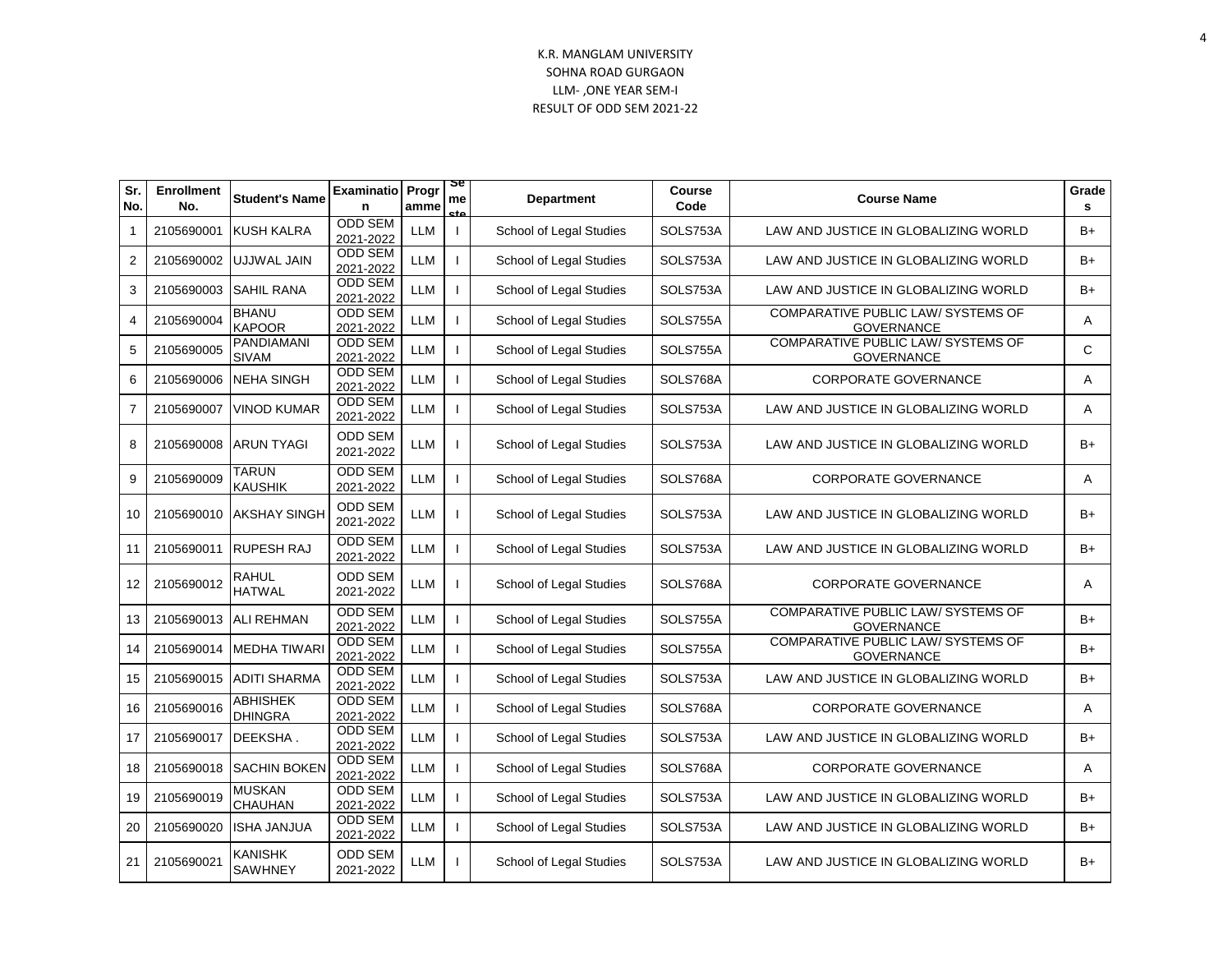| Sr.<br>No. | <b>Enrollment</b><br>No. | <b>Student's Name</b>              | <b>Examinatio</b><br>n      | Progr<br>amme | æ<br>me<br>eta | <b>Department</b>       | <b>Course</b><br>Code | <b>Course Name</b>                                                 | Grade<br>s |
|------------|--------------------------|------------------------------------|-----------------------------|---------------|----------------|-------------------------|-----------------------|--------------------------------------------------------------------|------------|
| 22         | 2105690022               | <b>NIKITA</b><br><b>SHARMA</b>     | <b>ODD SEM</b><br>2021-2022 | <b>LLM</b>    |                | School of Legal Studies | SOLS768A              | <b>CORPORATE GOVERNANCE</b>                                        | A          |
| 23         | 2105690023               | <b>SHALU MISRA</b>                 | <b>ODD SEM</b><br>2021-2022 | <b>LLM</b>    |                | School of Legal Studies | SOLS755A              | <b>COMPARATIVE PUBLIC LAW/ SYSTEMS OF</b><br><b>GOVERNANCE</b>     | $B+$       |
| 24         | 2105690024               | VAIBHAV<br>YADAV                   | ODD SEM<br>2021-2022        | <b>LLM</b>    |                | School of Legal Studies | SOLS768A              | <b>CORPORATE GOVERNANCE</b>                                        | A          |
| 25         | 2105690025               | <b>ISHAN KOHLI</b>                 | <b>ODD SEM</b><br>2021-2022 | <b>LLM</b>    |                | School of Legal Studies | SOLS755A              | COMPARATIVE PUBLIC LAW/ SYSTEMS OF<br><b>GOVERNANCE</b>            | $B+$       |
| 26         | 2105690026               | <b>DEVENDER</b><br>GOYAT           | ODD SEM<br>2021-2022        | <b>LLM</b>    |                | School of Legal Studies | SOLS755A              | COMPARATIVE PUBLIC LAW/ SYSTEMS OF<br><b>GOVERNANCE</b>            | $B+$       |
| 27         | 2105690027               | HEM CHAND<br><b>VASHISHT</b>       | <b>ODD SEM</b><br>2021-2022 | <b>LLM</b>    |                | School of Legal Studies | SOLS768A              | <b>CORPORATE GOVERNANCE</b>                                        | A          |
| 28         | 2105690028               | <b>RUCHIKA</b><br><b>RAJOR</b>     | <b>ODD SEM</b><br>2021-2022 | <b>LLM</b>    |                | School of Legal Studies | SOLS753A              | LAW AND JUSTICE IN GLOBALIZING WORLD                               | B+         |
| 29         | 2105690029               | Anish Sharma                       | <b>ODD SEM</b><br>2021-2022 | <b>LLM</b>    |                | School of Legal Studies | SOLS755A              | COMPARATIVE PUBLIC LAW/ SYSTEMS OF<br><b>GOVERNANCE</b>            | $B+$       |
| 30         | 2105690030               | VANI.                              | <b>ODD SEM</b><br>2021-2022 | <b>LLM</b>    |                | School of Legal Studies | SOLS755A              | <b>COMPARATIVE PUBLIC LAW/ SYSTEMS OF</b><br><b>GOVERNANCE</b>     | B+         |
| 31         | 2105690031               | <b>SHIKHAR</b><br><b>AGGARWAL</b>  | <b>ODD SEM</b><br>2021-2022 | <b>LLM</b>    |                | School of Legal Studies | SOLS755A              | <b>COMPARATIVE PUBLIC LAW/ SYSTEMS OF</b><br><b>GOVERNANCE</b>     | B+         |
| 32         | 2105690032               | <b>NEHA SINGH</b>                  | <b>ODD SEM</b><br>2021-2022 | <b>LLM</b>    |                | School of Legal Studies | SOLS753A              | LAW AND JUSTICE IN GLOBALIZING WORLD                               | B+         |
| 33         | 2105690033               | <b>DHAARNA</b><br><b>ARORA</b>     | <b>ODD SEM</b><br>2021-2022 | <b>LLM</b>    |                | School of Legal Studies | SOLS753A              | LAW AND JUSTICE IN GLOBALIZING WORLD                               | B+         |
| 34         | 2105690034               | <b>ONKAR NATH</b><br><b>PANDEY</b> | <b>ODD SEM</b><br>2021-2022 | <b>LLM</b>    |                | School of Legal Studies | SOLS753A              | LAW AND JUSTICE IN GLOBALIZING WORLD                               | $B+$       |
| 35         | 2105690035               | <b>MOHIT NAYAL</b>                 | <b>ODD SEM</b><br>2021-2022 | <b>LLM</b>    |                | School of Legal Studies | SOLS753A              | LAW AND JUSTICE IN GLOBALIZING WORLD                               | $B+$       |
| 36         | 2105690036               | Aman Dahiya                        | <b>ODD SEM</b><br>2021-2022 | <b>LLM</b>    |                | School of Legal Studies | SOLS753A              | LAW AND JUSTICE IN GLOBALIZING WORLD                               | B+         |
| 37         | 2105690037               | SHANTANU.                          | <b>ODD SEM</b><br>2021-2022 | <b>LLM</b>    |                | School of Legal Studies | SOLS768A              | <b>CORPORATE GOVERNANCE</b>                                        | A          |
| 38         | 2105690038               | Siddharth Nayak                    | <b>ODD SEM</b><br>2021-2022 | <b>LLM</b>    |                | School of Legal Studies | SOLS768A              | <b>CORPORATE GOVERNANCE</b>                                        | A          |
| 39         | 2105690039               | <b>SALORA</b><br><b>GUGNANT</b>    | <b>ODD SEM</b><br>2021-2022 | <b>LLM</b>    |                | School of Legal Studies | SOLS768A              | <b>CORPORATE GOVERNANCE</b>                                        | A          |
| 40         | 2105690040               | Sajan Thomas                       | <b>ODD SEM</b><br>2021-2022 | <b>LLM</b>    |                | School of Legal Studies | SOLS757A              | HISTORICAL AND PHILOSOPHICAL PERSPECTIVE OF<br><b>HUMAN RIGHTS</b> | A+         |
| 41         | 2105690041               | Rahul                              | <b>ODD SEM</b><br>2021-2022 | <b>LLM</b>    |                | School of Legal Studies | SOLS753A              | LAW AND JUSTICE IN GLOBALIZING WORLD                               | B+         |
| 42         | 2105690042               | Robin Jaswal                       | <b>ODD SEM</b><br>2021-2022 | <b>LLM</b>    |                | School of Legal Studies | SOLS753A              | LAW AND JUSTICE IN GLOBALIZING WORLD                               | B+         |
| 43         | 2105690043               | SATENDER<br><b>SINGH</b>           | <b>ODD SEM</b><br>2021-2022 | LLM           |                | School of Legal Studies | SOLS755A              | COMPARATIVE PUBLIC LAW/ SYSTEMS OF<br><b>GOVERNANCE</b>            | B+         |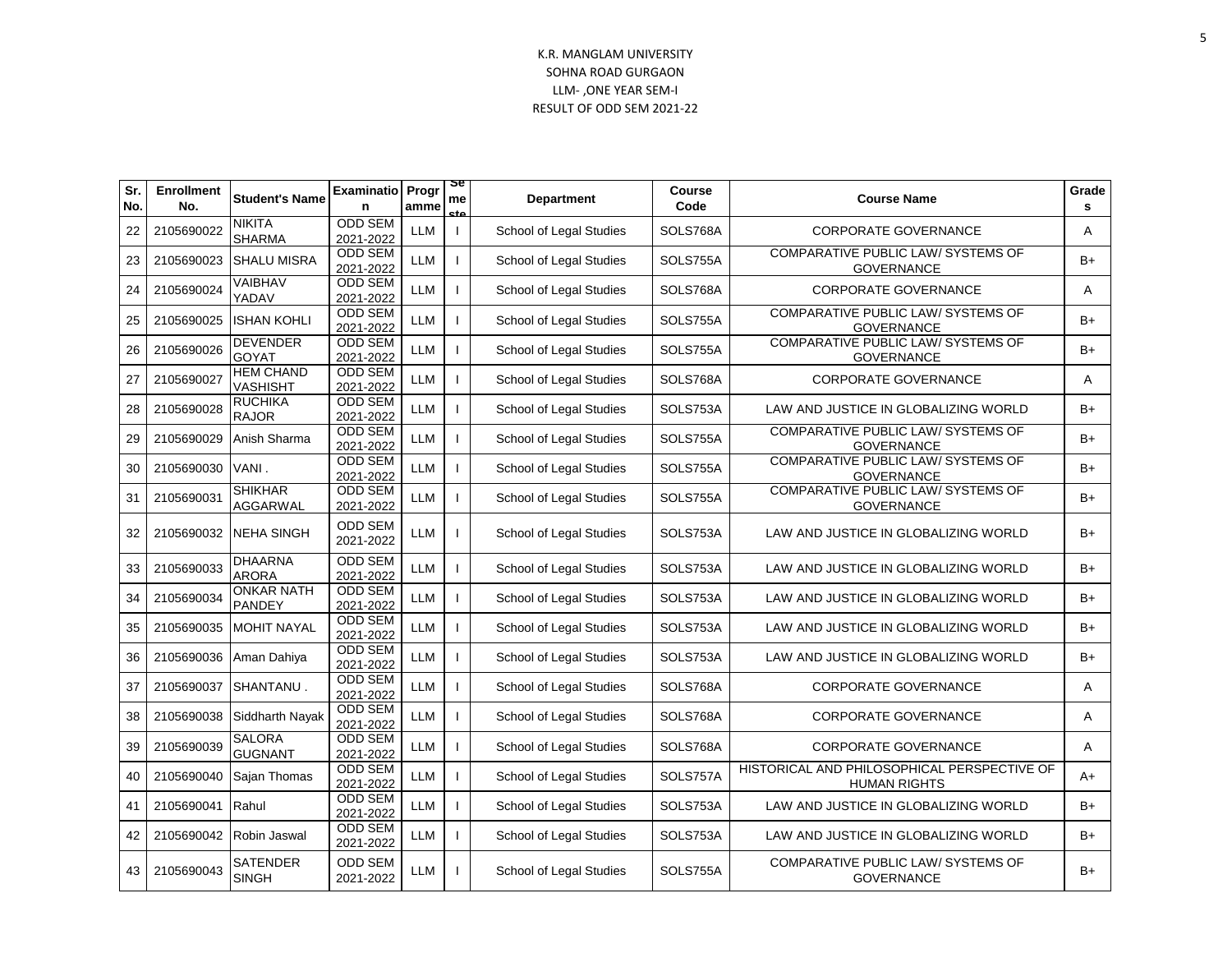| Sr.<br>No. | <b>Enrollment</b><br>No. | Student's Name                 | <b>Examinatio Progr  </b><br>n | amme       | 2e<br>me<br>cto. | <b>Department</b>       | <b>Course</b><br>Code | <b>Course Name</b>                   | Grade<br>s |
|------------|--------------------------|--------------------------------|--------------------------------|------------|------------------|-------------------------|-----------------------|--------------------------------------|------------|
| 44         | 2105690044               | <b>GEETIKA</b><br><b>ARORA</b> | <b>ODD SEM</b><br>2021-2022    | LLM        |                  | School of Legal Studies | SOLS753A              | LAW AND JUSTICE IN GLOBALIZING WORLD | $B+$       |
| 45         | 2105690045               | DHURUV RANA                    | <b>ODD SEM</b><br>2021-2022    | LLM        |                  | School of Legal Studies | SOLS768A              | <b>CORPORATE GOVERNANCE</b>          |            |
| 46         | 2105690046               | bhanupriya                     | <b>ODD SEM</b><br>2021-2022    | <b>LLM</b> |                  | School of Legal Studies | SOLS753A              | LAW AND JUSTICE IN GLOBALIZING WORLD |            |
| 47         | 2105690047               | Garima Singla                  | <b>ODD SEM</b><br>2021-2022    | LLM        |                  | School of Legal Studies | SOLS753A              | LAW AND JUSTICE IN GLOBALIZING WORLD | $B+$       |
| 48         | 2105690048               | Krishan Shukla                 | <b>ODD SEM</b><br>2021-2022    | <b>LLM</b> |                  | School of Legal Studies | SOLS753A              | LAW AND JUSTICE IN GLOBALIZING WORLD |            |
| 49         | 2105690049               | <b>KIRAN</b>                   | <b>ODD SEM</b><br>2021-2022    | LLM        |                  | School of Legal Studies | SOLS753A              | LAW AND JUSTICE IN GLOBALIZING WORLD |            |
| 50         | 2105690050               | Anurag Yadav                   | <b>ODD SEM</b><br>2021-2022    | LLM        |                  | School of Legal Studies | SOLS753A              | LAW AND JUSTICE IN GLOBALIZING WORLD |            |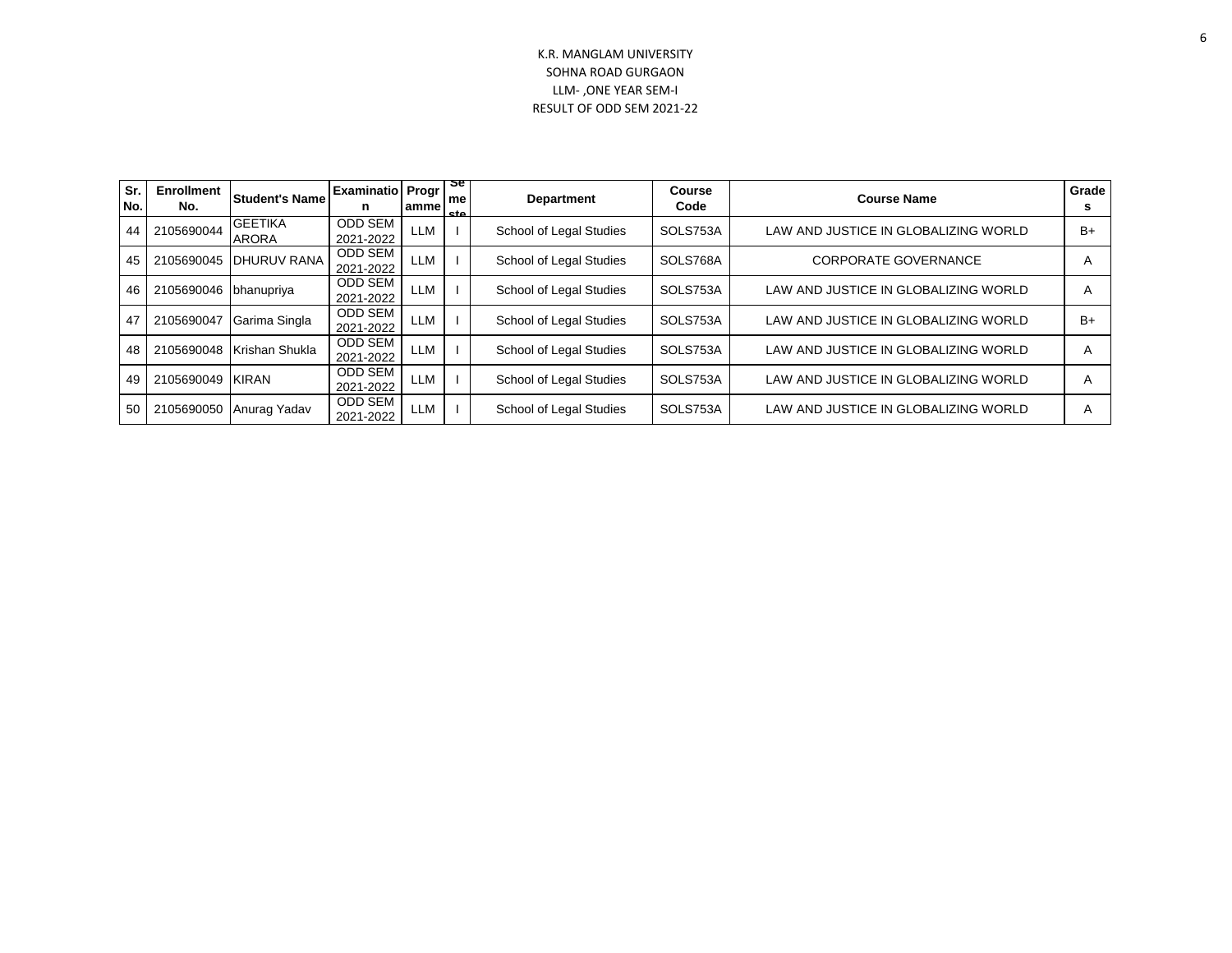| Sr.<br>No.      | <b>Enrollment</b><br>No. | <b>Student's Name</b>             | <b>Examinatio</b><br>n      | Progr<br>amme         | œ<br>me<br>c+c           | <b>Department</b>       | <b>Course</b><br>Code | <b>Course Name</b>                   | Grade<br>s |
|-----------------|--------------------------|-----------------------------------|-----------------------------|-----------------------|--------------------------|-------------------------|-----------------------|--------------------------------------|------------|
| $\mathbf 1$     | 2105690001               | <b>KUSH KALRA</b>                 | <b>ODD SEM</b><br>2021-2022 | <b>LLM</b>            | $\mathbf{I}$             | School of Legal Studies | SOLS763A              | LAW RELATING TO CYBER OFFENCES       | A+         |
| 2               | 2105690002               | UJJWAL JAIN                       | <b>ODD SEM</b><br>2021-2022 | LLM                   |                          | School of Legal Studies | SOLS763A              | LAW RELATING TO CYBER OFFENCES       | A          |
| 3               | 2105690003               | <b>SAHIL RANA</b>                 | <b>ODD SEM</b><br>2021-2022 | <b>LLM</b>            |                          | School of Legal Studies | SOLS763A              | LAW RELATING TO CYBER OFFENCES       | Α          |
| 4               | 2105690004               | <b>BHANU</b><br><b>KAPOOR</b>     | <b>ODD SEM</b><br>2021-2022 | <b>LLM</b>            | $\overline{\phantom{a}}$ | School of Legal Studies | SOLS753A              | LAW AND JUSTICE IN GLOBALIZING WORLD | $B+$       |
| 5               | 2105690005               | PANDIAMANI<br><b>SIVAM</b>        | <b>ODD SEM</b><br>2021-2022 | <b>LLM</b>            | $\mathbf{I}$             | School of Legal Studies | SOLS753A              | LAW AND JUSTICE IN GLOBALIZING WORLD | B          |
| 6               | 2105690006               | <b>NEHA SINGH</b>                 | <b>ODD SEM</b><br>2021-2022 | <b>LLM</b>            |                          | School of Legal Studies | SOLS753A              | LAW AND JUSTICE IN GLOBALIZING WORLD | $B+$       |
| $\overline{7}$  | 2105690007               | <b>VINOD KUMAR</b>                | <b>ODD SEM</b><br>2021-2022 | <b>LLM</b>            | $\overline{\phantom{a}}$ | School of Legal Studies | SOLS771A              | LAW OF PATENTS AND PATENT DRAFTING   | Α          |
| 8               | 2105690008               | <b>ARUN TYAGI</b>                 | <b>ODD SEM</b><br>2021-2022 | <b>LLM</b>            |                          | School of Legal Studies | SOLS763A              | LAW RELATING TO CYBER OFFENCES       | Α          |
| 9               | 2105690009               | <b>TARUN</b><br><b>KAUSHIK</b>    | <b>ODD SEM</b><br>2021-2022 | <b>LLM</b>            | $\mathbf{I}$             | School of Legal Studies | SOLS753A              | LAW AND JUSTICE IN GLOBALIZING WORLD | $B+$       |
| 10 <sup>1</sup> | 2105690010               | <b>AKSHAY SINGH</b>               | <b>ODD SEM</b><br>2021-2022 | LLM                   | $\mathbf{I}$             | School of Legal Studies | SOLS763A              | LAW RELATING TO CYBER OFFENCES       | A          |
| 11              | 2105690011               | <b>RUPESH RAJ</b>                 | <b>ODD SEM</b><br>2021-2022 | <b>LLM</b>            |                          | School of Legal Studies | SOLS763A              | LAW RELATING TO CYBER OFFENCES       | Α          |
| 12 <sup>°</sup> | 2105690012               | RAHUL<br><b>HATWAL</b>            | <b>ODD SEM</b><br>2021-2022 | <b>LLM</b>            | $\mathbf{I}$             | School of Legal Studies | SOLS753A              | LAW AND JUSTICE IN GLOBALIZING WORLD | $B+$       |
| 13              | 2105690013               | <b>ALI REHMAN</b>                 | <b>ODD SEM</b><br>2021-2022 | $\mathsf{LLM}\xspace$ |                          | School of Legal Studies | SOLS753A              | LAW AND JUSTICE IN GLOBALIZING WORLD | $B+$       |
| 14              | 2105690014               | <b>MEDHA TIWARI</b>               | <b>ODD SEM</b><br>2021-2022 | LLM                   |                          | School of Legal Studies | SOLS753A              | LAW AND JUSTICE IN GLOBALIZING WORLD | Α          |
| 15              | 2105690015               | <b>ADITI SHARMA</b>               | <b>ODD SEM</b><br>2021-2022 | <b>LLM</b>            | $\mathbf{I}$             | School of Legal Studies | SOLS763A              | LAW RELATING TO CYBER OFFENCES       | $A+$       |
| 16              | 2105690016               | <b>ABHISHEK</b><br><b>DHINGRA</b> | <b>ODD SEM</b><br>2021-2022 | <b>LLM</b>            |                          | School of Legal Studies | SOLS753A              | LAW AND JUSTICE IN GLOBALIZING WORLD | $B+$       |
| 17              | 2105690017               | DEEKSHA.                          | <b>ODD SEM</b><br>2021-2022 | <b>LLM</b>            |                          | School of Legal Studies | SOLS771A              | LAW OF PATENTS AND PATENT DRAFTING   | A          |
| 18              | 2105690018               | <b>SACHIN BOKEN</b>               | <b>ODD SEM</b><br>2021-2022 | <b>LLM</b>            |                          | School of Legal Studies | SOLS753A              | LAW AND JUSTICE IN GLOBALIZING WORLD | B          |
| 19              | 2105690019               | <b>MUSKAN</b><br>CHAUHAN          | ODD SEM<br>2021-2022        | <b>LLM</b>            |                          | School of Legal Studies | SOLS771A              | LAW OF PATENTS AND PATENT DRAFTING   | Α          |
| 20              | 2105690020               | <b>ISHA JANJUA</b>                | <b>ODD SEM</b><br>2021-2022 | <b>LLM</b>            | $\mathbf{I}$             | School of Legal Studies | SOLS763A              | LAW RELATING TO CYBER OFFENCES       | $A+$       |
| 21              | 2105690021               | <b>KANISHK</b><br><b>SAWHNEY</b>  | <b>ODD SEM</b><br>2021-2022 | LLM                   | $\mathbf{I}$             | School of Legal Studies | SOLS771A              | LAW OF PATENTS AND PATENT DRAFTING   | A          |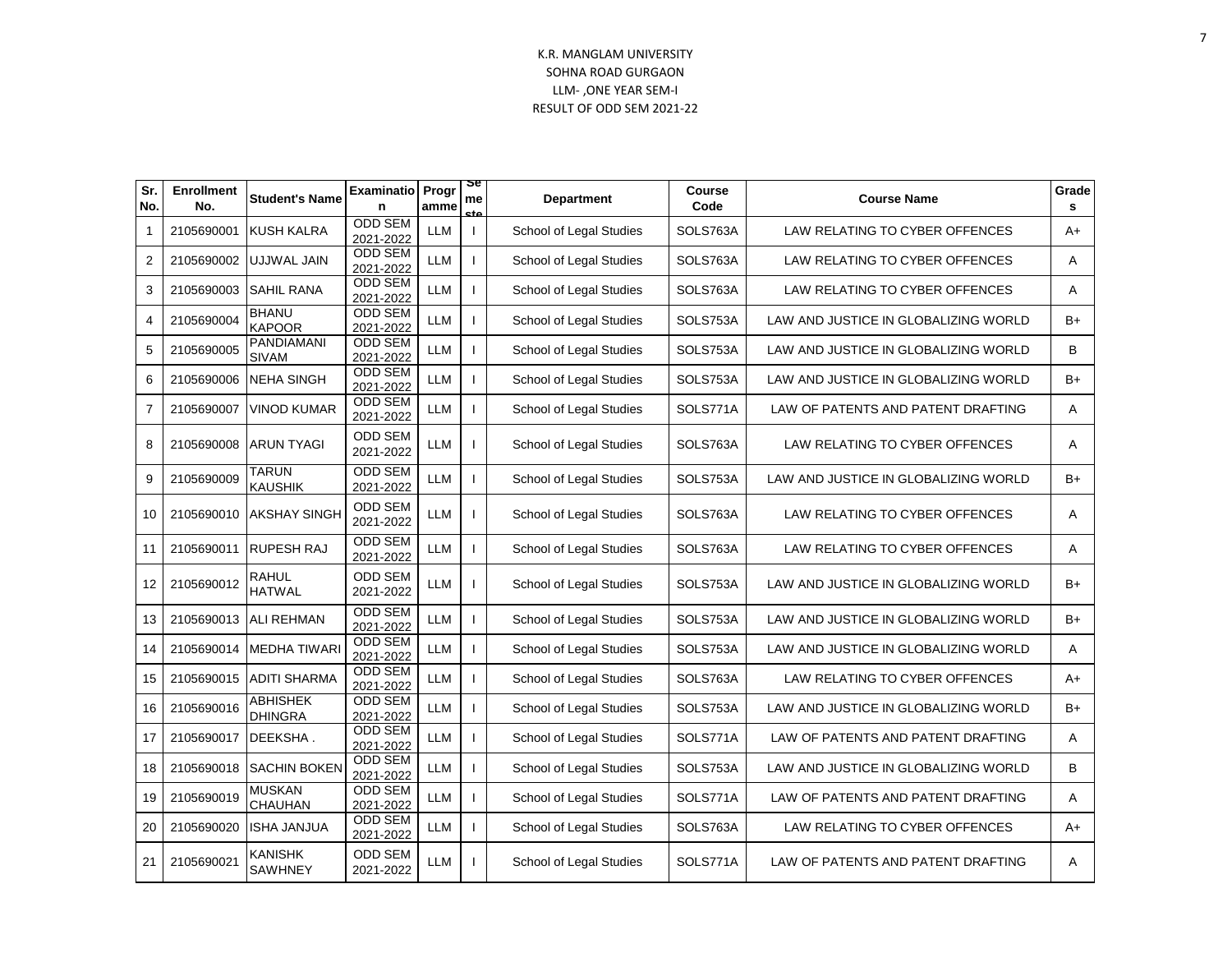| Sr.<br>No. | <b>Enrollment</b><br>No. | <b>Student's Name</b>               | <b>Examinatio</b><br>n      | Progr<br>amme | æ<br>me<br>- + | <b>Department</b>       | <b>Course</b><br>Code | <b>Course Name</b>                                             | Grade<br>s |
|------------|--------------------------|-------------------------------------|-----------------------------|---------------|----------------|-------------------------|-----------------------|----------------------------------------------------------------|------------|
| 22         | 2105690022               | <b>NIKITA</b><br><b>SHARMA</b>      | <b>ODD SEM</b><br>2021-2022 | <b>LLM</b>    | $\mathbf{I}$   | School of Legal Studies | SOLS753A              | LAW AND JUSTICE IN GLOBALIZING WORLD                           | $B+$       |
| 23         | 2105690023               | <b>SHALU MISRA</b>                  | <b>ODD SEM</b><br>2021-2022 | LLM           |                | School of Legal Studies | SOLS753A              | LAW AND JUSTICE IN GLOBALIZING WORLD                           | $B+$       |
| 24         | 2105690024               | VAIBHAV<br>YADAV                    | <b>ODD SEM</b><br>2021-2022 | <b>LLM</b>    |                | School of Legal Studies | SOLS753A              | LAW AND JUSTICE IN GLOBALIZING WORLD                           | B          |
| 25         | 2105690025               | <b>ISHAN KOHLI</b>                  | <b>ODD SEM</b><br>2021-2022 | LLM           |                | School of Legal Studies | SOLS753A              | LAW AND JUSTICE IN GLOBALIZING WORLD                           | $B+$       |
| 26         | 2105690026               | <b>DEVENDER</b><br><b>GOYAT</b>     | <b>ODD SEM</b><br>2021-2022 | <b>LLM</b>    |                | School of Legal Studies | SOLS753A              | LAW AND JUSTICE IN GLOBALIZING WORLD                           | $B+$       |
| 27         | 2105690027               | <b>HEM CHAND</b><br><b>VASHISHT</b> | <b>ODD SEM</b><br>2021-2022 | <b>LLM</b>    |                | School of Legal Studies | SOLS753A              | LAW AND JUSTICE IN GLOBALIZING WORLD                           | $B+$       |
| 28         | 2105690028               | <b>RUCHIKA</b><br><b>RAJOR</b>      | <b>ODD SEM</b><br>2021-2022 | <b>LLM</b>    |                | School of Legal Studies | SOLS763A              | LAW RELATING TO CYBER OFFENCES                                 | $A+$       |
| 29         | 2105690029               | Anish Sharma                        | <b>ODD SEM</b><br>2021-2022 | <b>LLM</b>    |                | School of Legal Studies | SOLS753A              | LAW AND JUSTICE IN GLOBALIZING WORLD                           | $B+$       |
| 30         | 2105690030               | VANI.                               | <b>ODD SEM</b><br>2021-2022 | <b>LLM</b>    |                | School of Legal Studies | SOLS753A              | LAW AND JUSTICE IN GLOBALIZING WORLD                           | Α          |
| 31         | 2105690031               | <b>SHIKHAR</b><br><b>AGGARWAL</b>   | <b>ODD SEM</b><br>2021-2022 | <b>LLM</b>    |                | School of Legal Studies | SOLS753A              | LAW AND JUSTICE IN GLOBALIZING WORLD                           | $B+$       |
| 32         | 2105690032               | NEHA SINGH                          | <b>ODD SEM</b><br>2021-2022 | <b>LLM</b>    |                | School of Legal Studies | SOLS763A              | LAW RELATING TO CYBER OFFENCES                                 | A+         |
| 33         | 2105690033               | <b>DHAARNA</b><br><b>ARORA</b>      | <b>ODD SEM</b><br>2021-2022 | <b>LLM</b>    |                | School of Legal Studies | SOLS771A              | LAW OF PATENTS AND PATENT DRAFTING                             | $A+$       |
| 34         | 2105690034               | <b>ONKAR NATH</b><br>PANDEY         | <b>ODD SEM</b><br>2021-2022 | <b>LLM</b>    |                | School of Legal Studies | SOLS763A              | LAW RELATING TO CYBER OFFENCES                                 | $A+$       |
| 35         | 2105690035               | <b>MOHIT NAYAL</b>                  | <b>ODD SEM</b><br>2021-2022 | <b>LLM</b>    |                | School of Legal Studies | SOLS763A              | LAW RELATING TO CYBER OFFENCES                                 | A+         |
| 36         | 2105690036               | Aman Dahiya                         | <b>ODD SEM</b><br>2021-2022 | <b>LLM</b>    |                | School of Legal Studies | SOLS763A              | LAW RELATING TO CYBER OFFENCES                                 | A          |
| 37         | 2105690037               | SHANTANU.                           | ODD SEM<br>2021-2022        | <b>LLM</b>    |                | School of Legal Studies | SOLS753A              | LAW AND JUSTICE IN GLOBALIZING WORLD                           | $B+$       |
| 38         | 2105690038               | Siddharth Nayak                     | ODD SEM<br>2021-2022        | LLM           |                | School of Legal Studies | SOLS753A              | LAW AND JUSTICE IN GLOBALIZING WORLD                           | $B+$       |
| 39         | 2105690039               | <b>SALORA</b><br><b>GUGNANT</b>     | ODD SEM<br>2021-2022        | <b>LLM</b>    |                | School of Legal Studies | SOLS753A              | LAW AND JUSTICE IN GLOBALIZING WORLD                           | $B+$       |
| 40         | 2105690040               | Sajan Thomas                        | <b>ODD SEM</b><br>2021-2022 | LLM           |                | School of Legal Studies | SOLS759A              | HUMAN RIGHTS-INTERNATIONAL AND REGIONAL<br><b>PERSPECTIVES</b> | $A+$       |
| 41         | 2105690041               | Rahul                               | <b>ODD SEM</b><br>2021-2022 | LLM           |                | School of Legal Studies | SOLS763A              | LAW RELATING TO CYBER OFFENCES                                 | Α          |
| 42         | 2105690042               | Robin Jaswal                        | <b>ODD SEM</b><br>2021-2022 | LLM           | $\mathbf{I}$   | School of Legal Studies | SOLS763A              | LAW RELATING TO CYBER OFFENCES                                 | Α          |
| 43         | 2105690043               | SATENDER<br>SINGH                   | <b>ODD SEM</b><br>2021-2022 | LLM           |                | School of Legal Studies | SOLS753A              | LAW AND JUSTICE IN GLOBALIZING WORLD                           | $B+$       |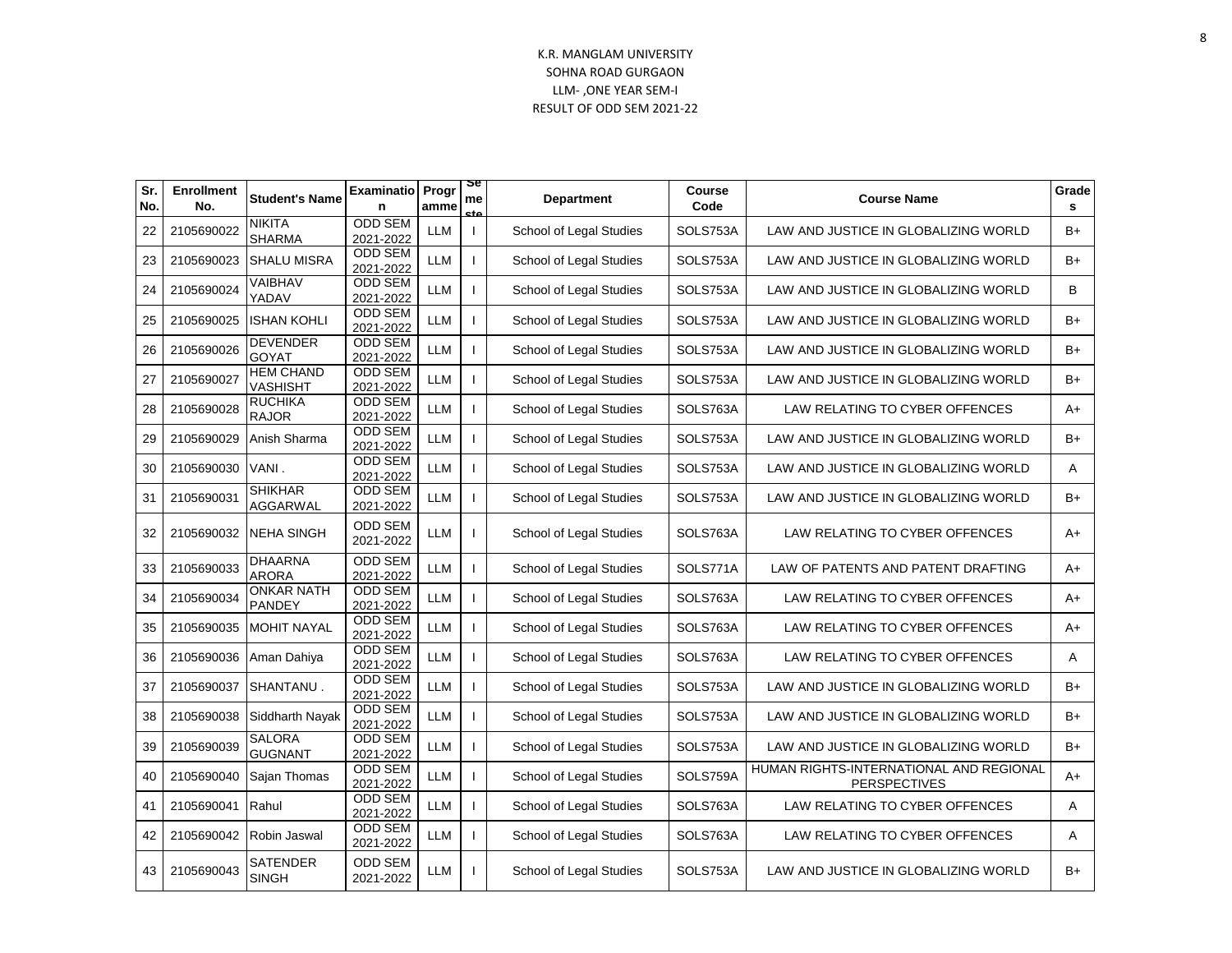| Sr.<br>No. | <b>Enrollment</b><br>No. | <b>Student's Name</b>          | <b>Examinatio Progr</b><br>n | amme | <u>se</u><br>me<br>eta | <b>Department</b>       | <b>Course</b><br>Code | <b>Course Name</b>                   | Grade<br>s |
|------------|--------------------------|--------------------------------|------------------------------|------|------------------------|-------------------------|-----------------------|--------------------------------------|------------|
| 44         | 2105690044               | <b>GEETIKA</b><br><b>ARORA</b> | <b>ODD SEM</b><br>2021-2022  | LLM  |                        | School of Legal Studies | SOLS763A              | LAW RELATING TO CYBER OFFENCES       | A          |
| 45         | 2105690045               | IDHURUV RANA                   | <b>ODD SEM</b><br>2021-2022  | LLM  |                        | School of Legal Studies | SOLS753A              | LAW AND JUSTICE IN GLOBALIZING WORLD | B+         |
| 46         | 2105690046               | bhanupriya                     | <b>ODD SEM</b><br>2021-2022  | LLM  |                        | School of Legal Studies | SOLS763A              | LAW RELATING TO CYBER OFFENCES       | $A+$       |
| 47         | 2105690047               | Garima Singla                  | <b>ODD SEM</b><br>2021-2022  | LLM  |                        | School of Legal Studies | SOLS763A              | LAW RELATING TO CYBER OFFENCES       | $A+$       |
| 48         |                          | 2105690048   Krishan Shukla    | <b>ODD SEM</b><br>2021-2022  | LLM  |                        | School of Legal Studies | SOLS763A              | LAW RELATING TO CYBER OFFENCES       | A          |
| 49         | 2105690049               | KIRAN                          | <b>ODD SEM</b><br>2021-2022  | LLM  |                        | School of Legal Studies | SOLS763A              | LAW RELATING TO CYBER OFFENCES       | A          |
| 50         | 2105690050               | Anurag Yadav                   | <b>ODD SEM</b><br>2021-2022  | LLM  |                        | School of Legal Studies | SOLS763A              | LAW RELATING TO CYBER OFFENCES       | A          |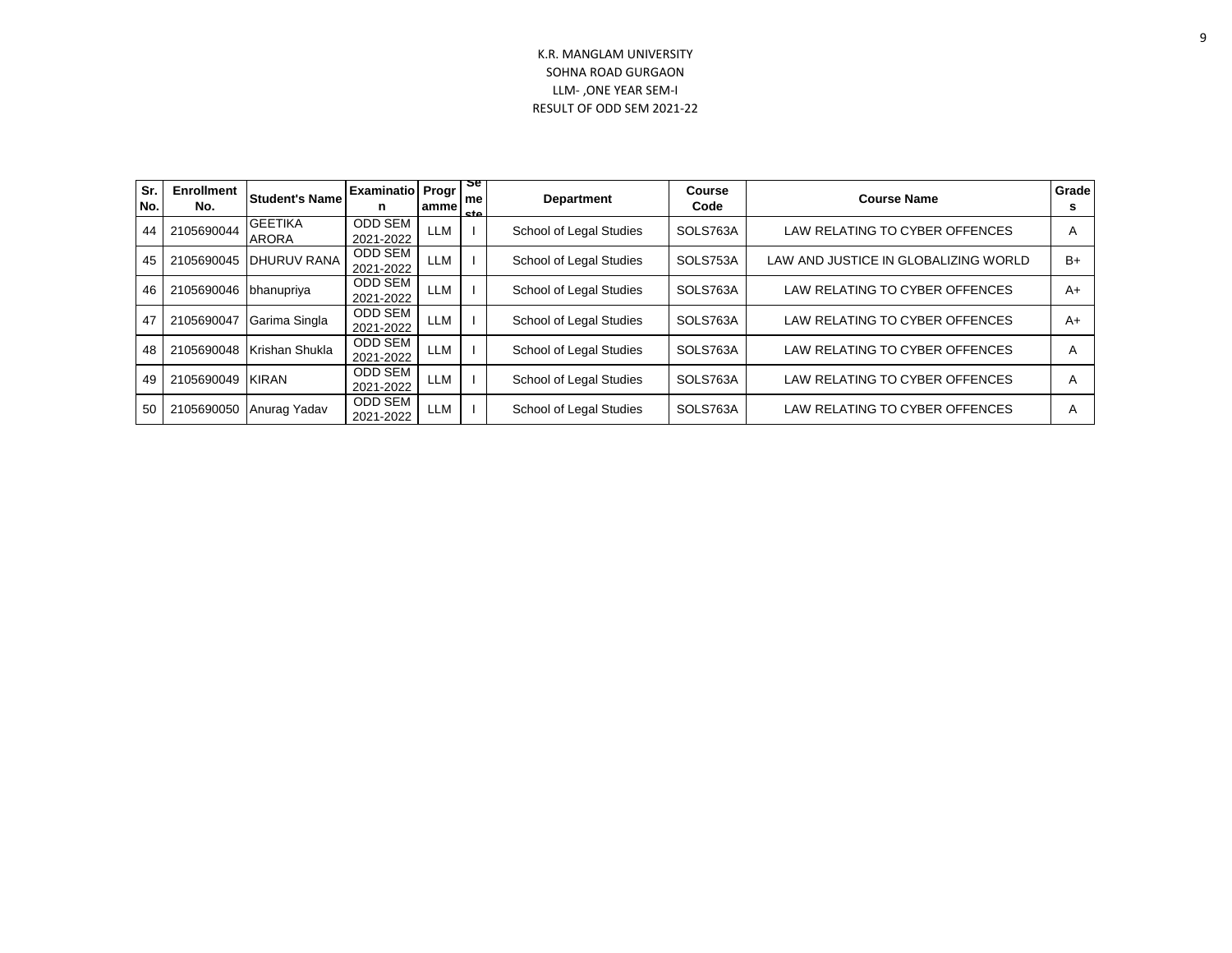| Sr.<br>No.      | <b>Enrollment</b><br>No. | <b>Student's Name</b>             | <b>Examinatio</b><br>n      | Progr<br>amme | æ<br>me<br>-+0 | <b>Department</b>       | Course<br>Code | <b>Course Name</b>                                      | Grad<br><b>es</b> |
|-----------------|--------------------------|-----------------------------------|-----------------------------|---------------|----------------|-------------------------|----------------|---------------------------------------------------------|-------------------|
| $\mathbf 1$     | 2105690001               | <b>KUSH KALRA</b>                 | <b>ODD SEM</b><br>2021-2022 | <b>LLM</b>    | $\mathbf{I}$   | School of Legal Studies | SOLS751A       | RESEARCH METHODS AND LEGAL WRITING                      | B                 |
| 2               | 2105690002               | UJJWAL JAIN                       | <b>ODD SEM</b><br>2021-2022 | LLM           |                | School of Legal Studies | SOLS751A       | RESEARCH METHODS AND LEGAL WRITING                      | $B+$              |
| 3               | 2105690003               | <b>SAHIL RANA</b>                 | <b>ODD SEM</b><br>2021-2022 | <b>LLM</b>    |                | School of Legal Studies | SOLS751A       | RESEARCH METHODS AND LEGAL WRITING                      | B+                |
| 4               | 2105690004               | <b>BHANU</b><br><b>KAPOOR</b>     | <b>ODD SEM</b><br>2021-2022 | LLM           |                | School of Legal Studies | SOLS751A       | RESEARCH METHODS AND LEGAL WRITING                      | $B+$              |
| 5               | 2105690005               | <b>PANDIAMANI</b><br><b>SIVAM</b> | <b>ODD SEM</b><br>2021-2022 | <b>LLM</b>    |                | School of Legal Studies | SOLS751A       | RESEARCH METHODS AND LEGAL WRITING                      | P                 |
| 6               | 2105690006               | <b>NEHA SINGH</b>                 | <b>ODD SEM</b><br>2021-2022 | <b>LLM</b>    |                | School of Legal Studies | SOLS767A       | LAWS ON MERGERS & ACQUISITION                           | Α                 |
| $\overline{7}$  | 2105690007               | <b>VINOD KUMAR</b>                | <b>ODD SEM</b><br>2021-2022 | <b>LLM</b>    |                | School of Legal Studies | SOLS769A       | LAW RELATING TO COPYRIGHTS AND RELATED<br><b>RIGHTS</b> | A                 |
| 8               | 2105690008               | <b>ARUN TYAGI</b>                 | ODD SEM<br>2021-2022        | <b>LLM</b>    |                | School of Legal Studies | SOLS751A       | RESEARCH METHODS AND LEGAL WRITING                      | $B+$              |
| 9               | 2105690009               | <b>TARUN</b><br><b>KAUSHIK</b>    | <b>ODD SEM</b><br>2021-2022 | LLM           |                | School of Legal Studies | SOLS767A       | LAWS ON MERGERS & ACQUISITION                           | A                 |
| 10 <sup>1</sup> | 2105690010               | <b>AKSHAY SINGH</b>               | <b>ODD SEM</b><br>2021-2022 | LLM           |                | School of Legal Studies | SOLS751A       | RESEARCH METHODS AND LEGAL WRITING                      | $B+$              |
| 11              | 2105690011               | <b>RUPESH RAJ</b>                 | <b>ODD SEM</b><br>2021-2022 | <b>LLM</b>    |                | School of Legal Studies | SOLS751A       | RESEARCH METHODS AND LEGAL WRITING                      | B                 |
| 12 <sup>°</sup> | 2105690012               | <b>RAHUL</b><br><b>HATWAL</b>     | <b>ODD SEM</b><br>2021-2022 | <b>LLM</b>    |                | School of Legal Studies | SOLS767A       | LAWS ON MERGERS & ACQUISITION                           | A                 |
| 13              | 2105690013               | <b>ALI REHMAN</b>                 | <b>ODD SEM</b><br>2021-2022 | LLM           |                | School of Legal Studies | SOLS751A       | RESEARCH METHODS AND LEGAL WRITING                      | B                 |
| 14              | 2105690014               | <b>MEDHA TIWARI</b>               | <b>ODD SEM</b><br>2021-2022 | <b>LLM</b>    |                | School of Legal Studies | SOLS751A       | RESEARCH METHODS AND LEGAL WRITING                      | B+                |
| 15              | 2105690015               | <b>ADITI SHARMA</b>               | <b>ODD SEM</b><br>2021-2022 | <b>LLM</b>    |                | School of Legal Studies | SOLS751A       | RESEARCH METHODS AND LEGAL WRITING                      | B                 |
| 16              | 2105690016               | <b>ABHISHEK</b><br><b>DHINGRA</b> | <b>ODD SEM</b><br>2021-2022 | LLM           |                | School of Legal Studies | SOLS767A       | LAWS ON MERGERS & ACQUISITION                           | Α                 |
| 17              | 2105690017               | DEEKSHA.                          | ODD SEM<br>2021-2022        | LLM           |                | School of Legal Studies | SOLS769A       | LAW RELATING TO COPYRIGHTS AND RELATED<br><b>RIGHTS</b> | Α                 |
| 18              | 2105690018               | <b>SACHIN BOKEN</b>               | <b>ODD SEM</b><br>2021-2022 | LLM           |                | School of Legal Studies | SOLS767A       | LAWS ON MERGERS & ACQUISITION                           | A                 |
| 19              | 2105690019               | <b>MUSKAN</b><br><b>CHAUHAN</b>   | ODD SEM<br>2021-2022        | <b>LLM</b>    |                | School of Legal Studies | SOLS769A       | LAW RELATING TO COPYRIGHTS AND RELATED<br><b>RIGHTS</b> | $B+$              |
| 20              | 2105690020               | <b>ISHA JANJUA</b>                | <b>ODD SEM</b><br>2021-2022 | <b>LLM</b>    |                | School of Legal Studies | SOLS751A       | RESEARCH METHODS AND LEGAL WRITING                      | $B+$              |
| 21              | 2105690021               | <b>KANISHK</b><br><b>SAWHNEY</b>  | <b>ODD SEM</b><br>2021-2022 | <b>LLM</b>    |                | School of Legal Studies | SOLS769A       | LAW RELATING TO COPYRIGHTS AND RELATED<br><b>RIGHTS</b> | B+                |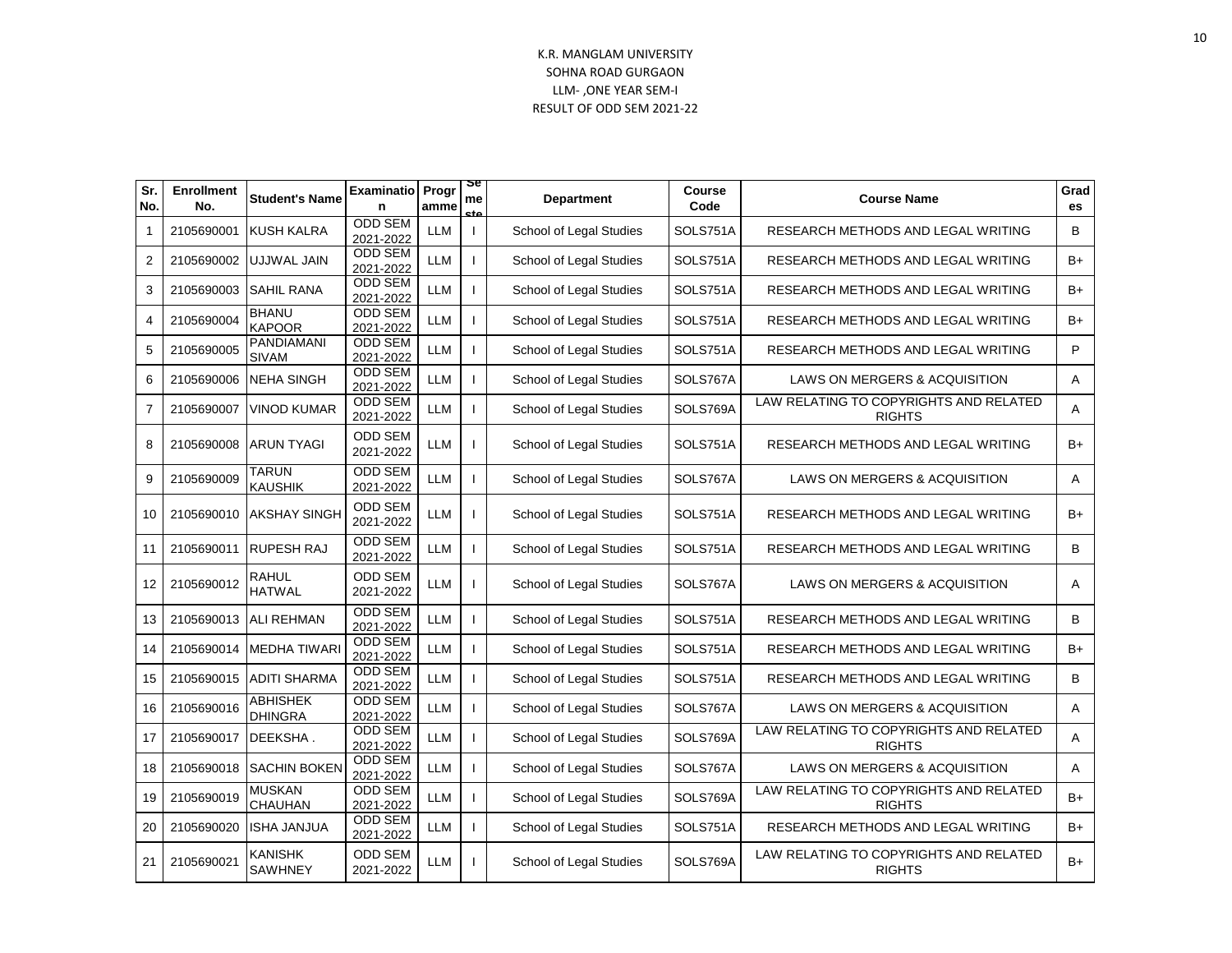| Sr.<br>No. | <b>Enrollment</b><br>No. | <b>Student's Name</b>              | <b>Examinatio</b> Progr<br>n | amme                  | 2e<br>me<br>et a | <b>Department</b>       | Course<br>Code | <b>Course Name</b>                                      | Grad<br>es |
|------------|--------------------------|------------------------------------|------------------------------|-----------------------|------------------|-------------------------|----------------|---------------------------------------------------------|------------|
| 22         | 2105690022               | <b>NIKITA</b><br><b>SHARMA</b>     | <b>ODD SEM</b><br>2021-2022  | <b>LLM</b>            | $\mathbf{I}$     | School of Legal Studies | SOLS767A       | LAWS ON MERGERS & ACQUISITION                           | A          |
| 23         | 2105690023               | <b>SHALU MISRA</b>                 | <b>ODD SEM</b><br>2021-2022  | <b>LLM</b>            |                  | School of Legal Studies | SOLS751A       | RESEARCH METHODS AND LEGAL WRITING                      | B+         |
| 24         | 2105690024               | VAIBHAV<br>YADAV                   | ODD SEM<br>2021-2022         | <b>LLM</b>            |                  | School of Legal Studies | SOLS767A       | LAWS ON MERGERS & ACQUISITION                           | A          |
| 25         | 2105690025               | <b>ISHAN KOHLI</b>                 | <b>ODD SEM</b><br>2021-2022  | LLM                   |                  | School of Legal Studies | SOLS751A       | RESEARCH METHODS AND LEGAL WRITING                      | B+         |
| 26         | 2105690026               | <b>DEVENDER</b><br><b>GOYAT</b>    | <b>ODD SEM</b><br>2021-2022  | LLM                   |                  | School of Legal Studies | SOLS751A       | RESEARCH METHODS AND LEGAL WRITING                      | $B+$       |
| 27         | 2105690027               | <b>HEM CHAND</b><br>VASHISHT       | <b>ODD SEM</b><br>2021-2022  | LLM                   |                  | School of Legal Studies | SOLS767A       | LAWS ON MERGERS & ACQUISITION                           | Α          |
| 28         | 2105690028               | <b>RUCHIKA</b><br><b>RAJOR</b>     | <b>ODD SEM</b><br>2021-2022  | $\mathsf{LLM}\xspace$ |                  | School of Legal Studies | SOLS751A       | RESEARCH METHODS AND LEGAL WRITING                      | B+         |
| 29         | 2105690029               | Anish Sharma                       | <b>ODD SEM</b><br>2021-2022  | $\mathsf{LLM}\xspace$ |                  | School of Legal Studies | SOLS751A       | RESEARCH METHODS AND LEGAL WRITING                      | B+         |
| 30         | 2105690030               | VANI.                              | <b>ODD SEM</b><br>2021-2022  | <b>LLM</b>            | $\mathbf{I}$     | School of Legal Studies | SOLS751A       | RESEARCH METHODS AND LEGAL WRITING                      | $B+$       |
| 31         | 2105690031               | <b>SHIKHAR</b><br><b>AGGARWAL</b>  | <b>ODD SEM</b><br>2021-2022  | <b>LLM</b>            |                  | School of Legal Studies | SOLS751A       | RESEARCH METHODS AND LEGAL WRITING                      | B          |
| 32         | 2105690032               | <b>NEHA SINGH</b>                  | <b>ODD SEM</b><br>2021-2022  | <b>LLM</b>            |                  | School of Legal Studies | SOLS751A       | RESEARCH METHODS AND LEGAL WRITING                      | B+         |
| 33         | 2105690033               | <b>DHAARNA</b><br><b>ARORA</b>     | <b>ODD SEM</b><br>2021-2022  | <b>LLM</b>            |                  | School of Legal Studies | SOLS769A       | LAW RELATING TO COPYRIGHTS AND RELATED<br><b>RIGHTS</b> | $A+$       |
| 34         | 2105690034               | <b>ONKAR NATH</b><br><b>PANDEY</b> | <b>ODD SEM</b><br>2021-2022  | <b>LLM</b>            |                  | School of Legal Studies | SOLS751A       | RESEARCH METHODS AND LEGAL WRITING                      | B+         |
| 35         | 2105690035               | <b>MOHIT NAYAL</b>                 | <b>ODD SEM</b><br>2021-2022  | <b>LLM</b>            |                  | School of Legal Studies | SOLS751A       | RESEARCH METHODS AND LEGAL WRITING                      | B+         |
| 36         | 2105690036               | Aman Dahiya                        | ODD SEM<br>2021-2022         | LLM                   |                  | School of Legal Studies | SOLS751A       | RESEARCH METHODS AND LEGAL WRITING                      | B+         |
| 37         | 2105690037               | <b>SHANTANU.</b>                   | <b>ODD SEM</b><br>2021-2022  | <b>LLM</b>            |                  | School of Legal Studies | SOLS767A       | LAWS ON MERGERS & ACQUISITION                           | Α          |
| 38         | 2105690038               | Siddharth Nayak                    | <b>ODD SEM</b><br>2021-2022  | <b>LLM</b>            |                  | School of Legal Studies | SOLS767A       | LAWS ON MERGERS & ACQUISITION                           | Α          |
| 39         | 2105690039               | <b>SALORA</b><br><b>GUGNANT</b>    | <b>ODD SEM</b><br>2021-2022  | <b>LLM</b>            |                  | School of Legal Studies | SOLS767A       | LAWS ON MERGERS & ACQUISITION                           | A          |
| 40         | 2105690040               | Sajan Thomas                       | <b>ODD SEM</b><br>2021-2022  | LLM                   |                  | School of Legal Studies | SOLS753A       | LAW AND JUSTICE IN GLOBALIZING WORLD                    | A          |
| 41         | 2105690041               | Rahul                              | <b>ODD SEM</b><br>2021-2022  | <b>LLM</b>            |                  | School of Legal Studies | SOLS751A       | RESEARCH METHODS AND LEGAL WRITING                      | B          |
| 42         | 2105690042               | Robin Jaswal                       | <b>ODD SEM</b><br>2021-2022  | <b>LLM</b>            | $\mathbf{I}$     | School of Legal Studies | SOLS751A       | RESEARCH METHODS AND LEGAL WRITING                      | B          |
| 43         | 2105690043               | SATENDER<br><b>SINGH</b>           | <b>ODD SEM</b><br>2021-2022  | LLM                   |                  | School of Legal Studies | SOLS751A       | RESEARCH METHODS AND LEGAL WRITING                      | B          |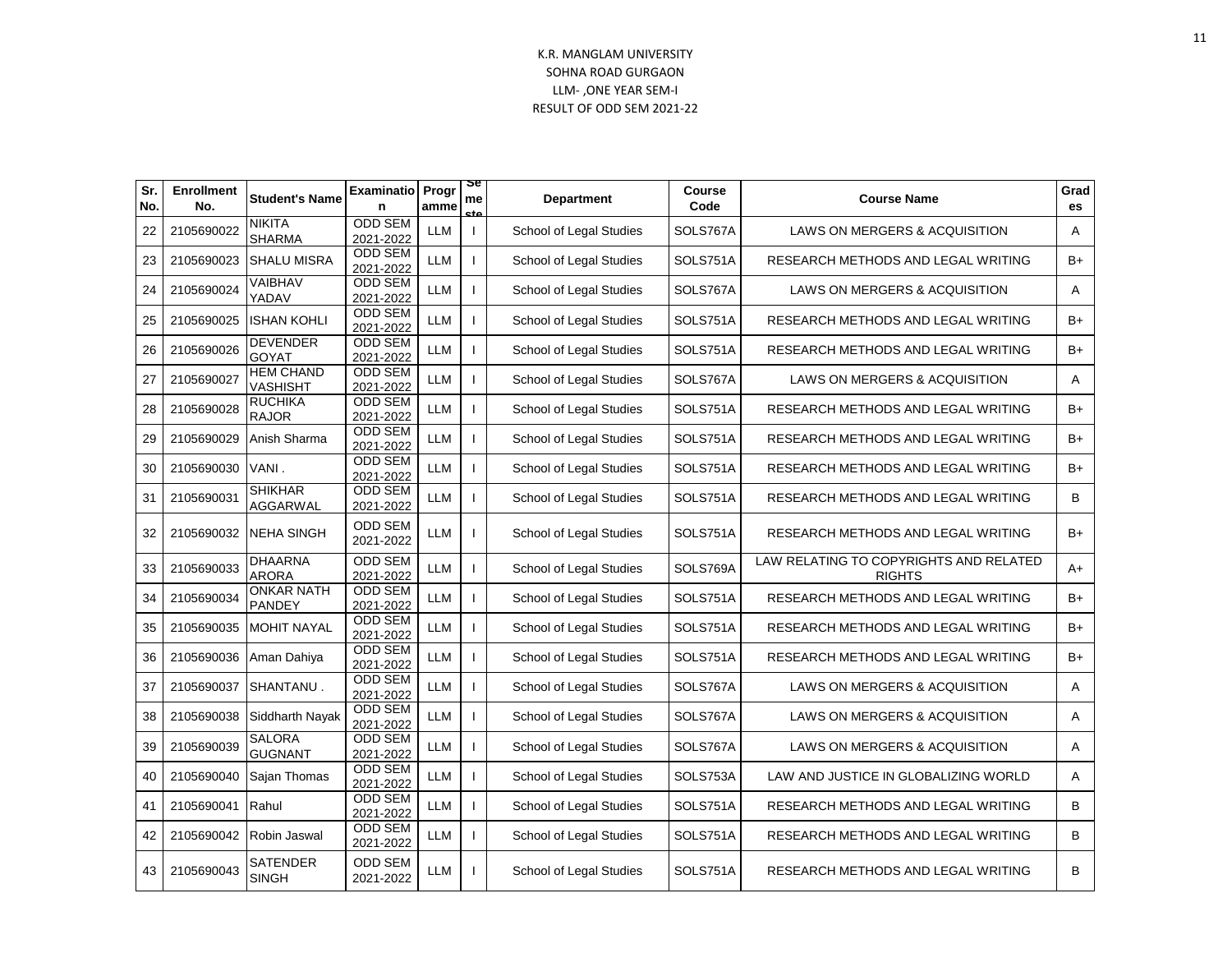| Sr.<br>No. | <b>Enrollment</b><br>No. | <b>Student's Name</b>          | <b>Examinatio Progr</b><br>n | ammel      | 2e<br>me<br>eta | <b>Department</b>       | <b>Course</b><br>Code | <b>Course Name</b>                 | Grad<br>es |
|------------|--------------------------|--------------------------------|------------------------------|------------|-----------------|-------------------------|-----------------------|------------------------------------|------------|
| 44         | 2105690044               | <b>GEETIKA</b><br><b>ARORA</b> | <b>ODD SEM</b><br>2021-2022  | <b>LLM</b> |                 | School of Legal Studies | SOLS751A              | RESEARCH METHODS AND LEGAL WRITING | $B+$       |
| 45         | 2105690045               | <b>DHURUV RANA</b>             | <b>ODD SEM</b><br>2021-2022  | <b>LLM</b> |                 | School of Legal Studies | SOLS767A              | LAWS ON MERGERS & ACQUISITION      | A          |
| 46         | 2105690046 bhanupriya    |                                | <b>ODD SEM</b><br>2021-2022  | <b>LLM</b> |                 | School of Legal Studies | SOLS751A              | RESEARCH METHODS AND LEGAL WRITING | $B+$       |
| 47         | 2105690047               | Garima Singla                  | <b>ODD SEM</b><br>2021-2022  | <b>LLM</b> |                 | School of Legal Studies | SOLS751A              | RESEARCH METHODS AND LEGAL WRITING | $B+$       |
| 48         | 2105690048               | Krishan Shukla                 | <b>ODD SEM</b><br>2021-2022  | <b>LLM</b> |                 | School of Legal Studies | SOLS751A              | RESEARCH METHODS AND LEGAL WRITING | A          |
| 49         | 2105690049               | <b>KIRAN</b>                   | <b>ODD SEM</b><br>2021-2022  | <b>LLM</b> |                 | School of Legal Studies | SOLS751A              | RESEARCH METHODS AND LEGAL WRITING | A          |
| 50         | 2105690050               | Anurag Yadav                   | <b>ODD SEM</b><br>2021-2022  | <b>LLM</b> |                 | School of Legal Studies | SOLS751A              | RESEARCH METHODS AND LEGAL WRITING | A          |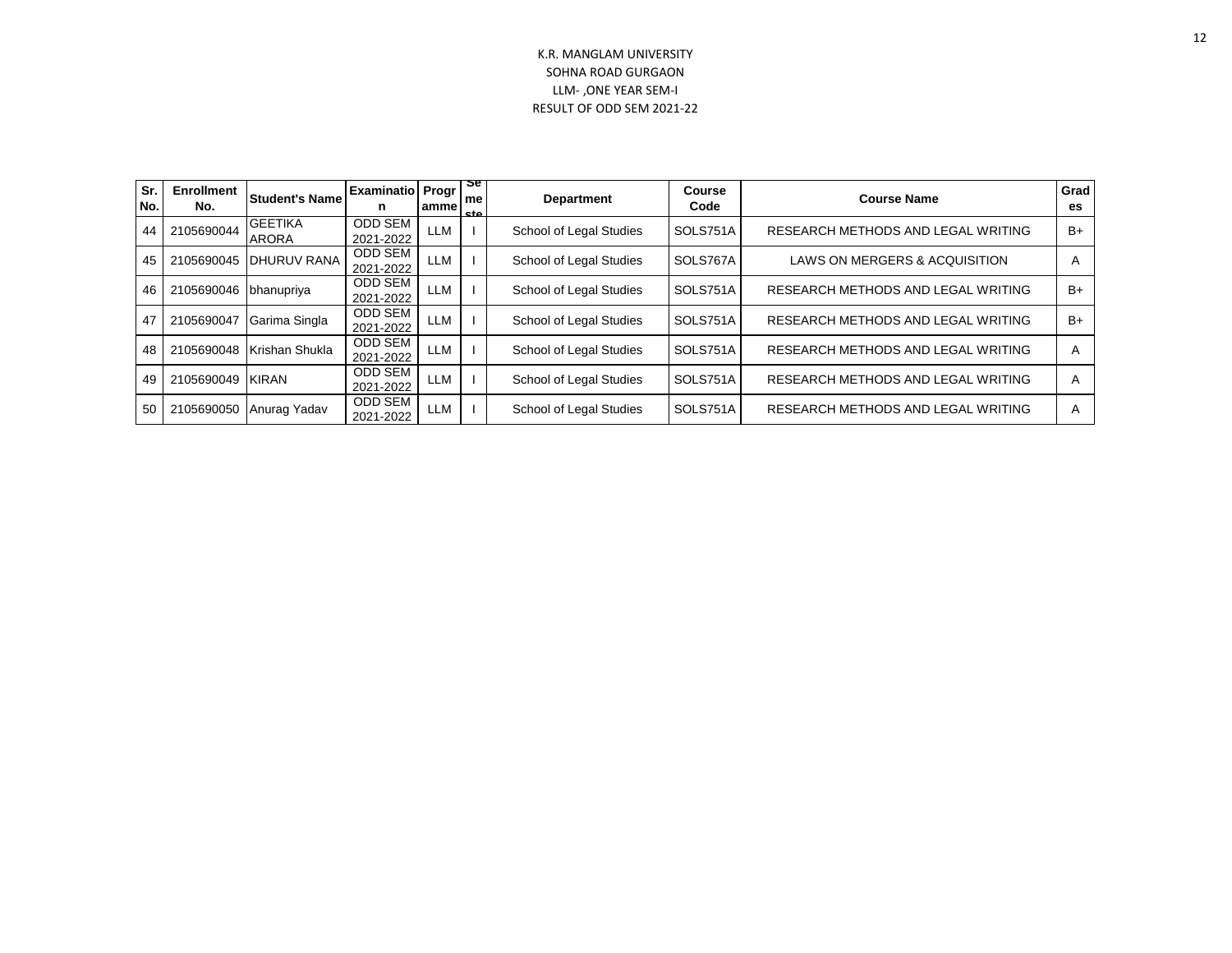| Sr.<br>No.      | <b>Enrollment</b><br>No. | <b>Student's Name</b>           | Examinatio Progr<br>n       | amme       | œ<br>me<br>cto           | <b>Department</b>       | <b>Course Code</b> | <b>Course Name</b>                     | Grad<br>es |     | <u>iota Earn</u><br>ed | тота<br>CDV | <b>SGP</b><br>A |
|-----------------|--------------------------|---------------------------------|-----------------------------|------------|--------------------------|-------------------------|--------------------|----------------------------------------|------------|-----|------------------------|-------------|-----------------|
|                 | 2105690001               | <b>KUSH KALRA</b>               | ODD SEM<br>2021-2022        | LLM        | $\overline{\phantom{a}}$ | School of Legal Studies | SOLS761A           | <b>VICTIMOLOGY</b>                     | A          | 13. | 13.                    | 91          | 7.00            |
| 2               | 2105690002               | UJJWAL JAIN                     | <b>ODD SEM</b><br>2021-2022 | LLM        |                          | School of Legal Studies | SOLS761A           | <b>VICTIMOLOGY</b>                     | Α          | 13. | 13.                    | 92          | 7.08            |
| 3               | 2105690003               | <b>SAHIL RANA</b>               | <b>ODD SEM</b><br>2021-2022 | <b>LLM</b> |                          | School of Legal Studies | SOLS761A           | <b>VICTIMOLOGY</b>                     | A          | 13. | 13.                    | 92          | 7.08            |
| 4               | 2105690004               | <b>BHANU</b><br><b>KAPOOR</b>   | <b>ODD SEM</b><br>2021-2022 | LLM        |                          | School of Legal Studies | SOLS786A           | REULATORY FRAMEWORK OF THE CYBER WORLD | A+         | 13. | 13.                    | 104         | 8.00            |
| 5               | 2105690005               | PANDIAMANI<br><b>SIVAM</b>      | <b>ODD SEM</b><br>2021-2022 | <b>LLM</b> |                          | School of Legal Studies | SOLS786A           | REULATORY FRAMEWORK OF THE CYBER WORLD | Α          | 13. | 13.                    | 81.5        | 6.27            |
| 6               | 2105690006               | <b>NEHA SINGH</b>               | <b>ODD SEM</b><br>2021-2022 | <b>LLM</b> |                          | School of Legal Studies | SOLS751A           | RESEARCH METHODS AND LEGAL WRITING     | $B+$       | 13. | 13.                    | 95          | 7.31            |
| 7               | 2105690007               | <b>VINOD KUMAR</b>              | ODD SEM<br>2021-2022        | LLM        |                          | School of Legal Studies | SOLS751A           | RESEARCH METHODS AND LEGAL WRITING     | $B+$       | 13. | 13.                    | 98          | 7.54            |
| 8               | 2105690008               | <b>ARUN TYAGI</b>               | <b>ODD SEM</b><br>2021-2022 | <b>LLM</b> |                          | School of Legal Studies | SOLS761A           | <b>VICTIMOLOGY</b>                     | A          | 13. | 13.                    | 95          | 7.31            |
| 9               | 2105690009               | <b>TARUN</b><br><b>KAUSHIK</b>  | <b>ODD SEM</b><br>2021-2022 | <b>LLM</b> |                          | School of Legal Studies | SOLS751A           | RESEARCH METHODS AND LEGAL WRITING     | B          | 13. | 13.                    | 92          | 7.08            |
| 10              | 2105690010               | <b>AKSHAY SINGH</b>             | ODD SEM<br>2021-2022        | LLM        |                          | School of Legal Studies | SOLS761A           | <b>VICTIMOLOGY</b>                     | $B+$       | 13. | 13.                    | 93          | 7.16            |
| 11              | 2105690011               | <b>RUPESH RAJ</b>               | <b>ODD SEM</b><br>2021-2022 | <b>LLM</b> |                          | School of Legal Studies | SOLS761A           | <b>VICTIMOLOGY</b>                     | Α          | 13. | 13.                    | 89          | 6.85            |
| 12 <sub>1</sub> | 2105690012               | RAHUL<br>HATWAL                 | <b>ODD SEM</b><br>2021-2022 | <b>LLM</b> |                          | School of Legal Studies | SOLS751A           | RESEARCH METHODS AND LEGAL WRITING     | В          | 13. | 13.                    | 89          | 6.85            |
| 13              |                          | 2105690013 ALI REHMAN           | <b>ODD SEM</b><br>2021-2022 | LLM        |                          | School of Legal Studies | SOLS786A           | REULATORY FRAMEWORK OF THE CYBER WORLD | A          | 13. | 13.                    | 94          | 7.24            |
| 14              | 2105690014               | <b>MEDHA TIWARI</b>             | <b>ODD SEM</b><br>2021-2022 | <b>LLM</b> |                          | School of Legal Studies | SOLS786A           | REULATORY FRAMEWORK OF THE CYBER WORLD | $A+$       | 13. | 13.                    | 102         | 7.85            |
| 15              | 2105690015               | <b>ADITI SHARMA</b>             | <b>ODD SEM</b><br>2021-2022 | <b>LLM</b> |                          | School of Legal Studies | SOLS761A           | <b>VICTIMOLOGY</b>                     | A          | 13. | 13.                    | 94          | 7.24            |
| 16              | 2105690016               | ABHISHEK<br><b>DHINGRA</b>      | <b>ODD SEM</b><br>2021-2022 | LLM        |                          | School of Legal Studies | SOLS751A           | RESEARCH METHODS AND LEGAL WRITING     | $B+$       | 13. | 13.                    | 95          | 7.31            |
| 17              | 2105690017               | DEEKSHA.                        | <b>ODD SEM</b><br>2021-2022 | LLM        |                          | School of Legal Studies | SOLS751A           | RESEARCH METHODS AND LEGAL WRITING     | $B+$       | 13. | 13.                    | 95          | 7.31            |
| 18              | 2105690018               | <b>SACHIN BOKEN</b>             | ODD SEM<br>2021-2022        | <b>LLM</b> |                          | School of Legal Studies | SOLS751A           | RESEARCH METHODS AND LEGAL WRITING     | $B+$       | 13. | 13.                    | 92          | 7.08            |
| 19              | 2105690019               | <b>MUSKAN</b><br><b>CHAUHAN</b> | <b>ODD SEM</b><br>2021-2022 | <b>LLM</b> |                          | School of Legal Studies | SOLS751A           | RESEARCH METHODS AND LEGAL WRITING     | $B+$       | 13. | 13.                    | 93          | 7.16            |
| 20              | 2105690020               | <b>ISHA JANJUA</b>              | <b>ODD SEM</b><br>2021-2022 | <b>LLM</b> |                          | School of Legal Studies | SOLS761A           | <b>VICTIMOLOGY</b>                     | A          | 13. | 13.                    | 97          | 7.47            |
| 21              | 2105690021               | KANISHK<br><b>SAWHNEY</b>       | ODD SEM<br>2021-2022        | <b>LLM</b> |                          | School of Legal Studies | SOLS751A           | RESEARCH METHODS AND LEGAL WRITING     | $B+$       | 13. | 13.                    | 96          | 7.39            |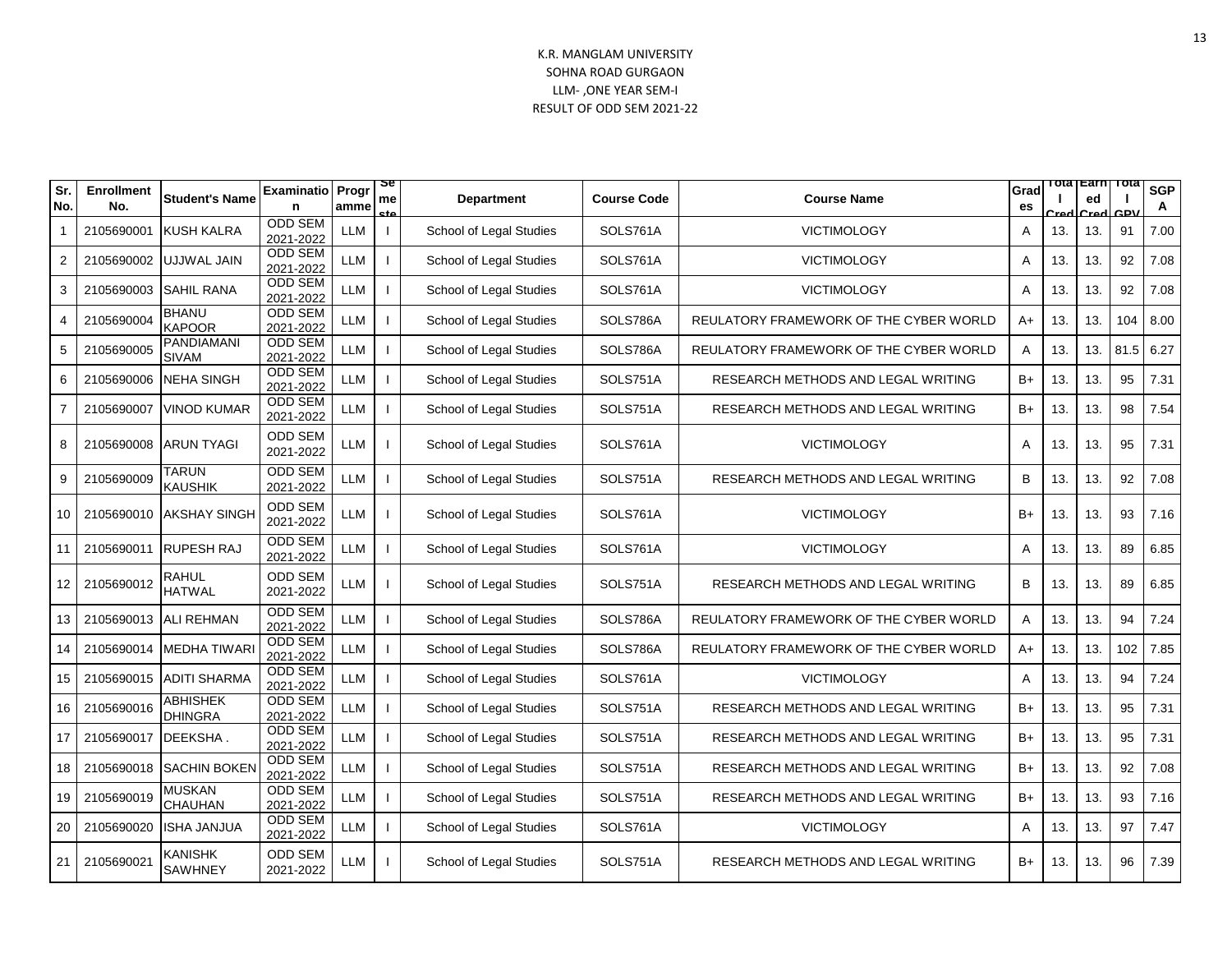| Sr.<br>No. | <b>Enrollment</b><br>No. | <b>Student's Name</b>               | <b>Examinatio</b> Progr     | amme       | œ<br>me<br>cto | <b>Department</b>       | <b>Course Code</b> | <b>Course Name</b>                     | Grad<br>es | Tota | <b>∣</b> Earn<br>ed | ⊤ота<br><b>CDV</b> | <b>SGP</b><br>A |
|------------|--------------------------|-------------------------------------|-----------------------------|------------|----------------|-------------------------|--------------------|----------------------------------------|------------|------|---------------------|--------------------|-----------------|
| 22         | 2105690022               | NIKITA<br><b>SHARMA</b>             | <b>ODD SEM</b><br>2021-2022 | <b>LLM</b> |                | School of Legal Studies | SOLS751A           | RESEARCH METHODS AND LEGAL WRITING     | B+         | 13.  | 13.                 | 95                 | 7.31            |
| 23         | 2105690023               | <b>SHALU MISRA</b>                  | <b>ODD SEM</b><br>2021-2022 | <b>LLM</b> |                | School of Legal Studies | SOLS786A           | REULATORY FRAMEWORK OF THE CYBER WORLD | $A+$       | 13.  | 13.                 | 99                 | 7.62            |
| 24         | 2105690024               | VAIBHAV<br>YADAV                    | <b>ODD SEM</b><br>2021-2022 | <b>LLM</b> |                | School of Legal Studies | SOLS751A           | RESEARCH METHODS AND LEGAL WRITING     | $B+$       | 13.  | 13.                 | 92                 | 7.08            |
| 25         | 2105690025               | <b>ISHAN KOHLI</b>                  | <b>ODD SEM</b><br>2021-2022 | LLM        |                | School of Legal Studies | SOLS786A           | REULATORY FRAMEWORK OF THE CYBER WORLD | Α          | 13.  | 13.                 | 97                 | 7.47            |
| 26         | 2105690026               | DEVENDER<br><b>GOYAT</b>            | <b>ODD SEM</b><br>2021-2022 | <b>LLM</b> |                | School of Legal Studies | SOLS786A           | REULATORY FRAMEWORK OF THE CYBER WORLD | $A+$       | 13.  | 13.                 | 99                 | 7.62            |
| 27         | 2105690027               | <b>HEM CHAND</b><br><b>VASHISHT</b> | <b>ODD SEM</b><br>2021-2022 | <b>LLM</b> |                | School of Legal Studies | SOLS751A           | RESEARCH METHODS AND LEGAL WRITING     | B+         | 13.  | 13.                 | 95                 | 7.31            |
| 28         | 2105690028               | <b>RUCHIKA</b><br><b>RAJOR</b>      | <b>ODD SEM</b><br>2021-2022 | <b>LLM</b> |                | School of Legal Studies | SOLS761A           | <b>VICTIMOLOGY</b>                     | A          | 13.  | 13.                 | 97                 | 7.47            |
| 29         | 2105690029               | Anish Sharma                        | <b>ODD SEM</b><br>2021-2022 | LLM        |                | School of Legal Studies | SOLS786A           | REULATORY FRAMEWORK OF THE CYBER WORLD | A+         | 13.  | 13.                 | 97                 | 7.47            |
| 30         | 2105690030               | VANI.                               | <b>ODD SEM</b><br>2021-2022 | <b>LLM</b> |                | School of Legal Studies | SOLS786A           | REULATORY FRAMEWORK OF THE CYBER WORLD | A+         | 13.  | 13.                 | 102                | 7.85            |
| 31         | 2105690031               | <b>SHIKHAR</b><br><b>AGGARWAL</b>   | <b>ODD SEM</b><br>2021-2022 | <b>LLM</b> |                | School of Legal Studies | SOLS786A           | REULATORY FRAMEWORK OF THE CYBER WORLD | Α          | 13.  | 13.                 | 92                 | 7.08            |
| 32         | 2105690032               | <b>NEHA SINGH</b>                   | <b>ODD SEM</b><br>2021-2022 | LLM        |                | School of Legal Studies | SOLS761A           | <b>VICTIMOLOGY</b>                     | A          | 13.  | 13.                 | 97                 | 7.47            |
| 33         | 2105690033               | <b>DHAARNA</b><br><b>ARORA</b>      | <b>ODD SEM</b><br>2021-2022 | LLM        |                | School of Legal Studies | SOLS751A           | RESEARCH METHODS AND LEGAL WRITING     | $B+$       | 13.  | 13.                 | 99                 | 7.62            |
| 34         | 2105690034               | <b>ONKAR NATH</b><br><b>PANDEY</b>  | <b>ODD SEM</b><br>2021-2022 | LLM        |                | School of Legal Studies | SOLS761A           | <b>VICTIMOLOGY</b>                     | A          | 13.  | 13.                 | 97                 | 7.47            |
| 35         | 2105690035               | <b>MOHIT NAYAL</b>                  | <b>ODD SEM</b><br>2021-2022 | <b>LLM</b> |                | School of Legal Studies | SOLS761A           | <b>VICTIMOLOGY</b>                     | A          | 13.  | 13.                 | 97                 | 7.47            |
| 36         | 2105690036               | Aman Dahiya                         | <b>ODD SEM</b><br>2021-2022 | <b>LLM</b> |                | School of Legal Studies | SOLS761A           | <b>VICTIMOLOGY</b>                     | Α          | 13.  | 13.                 | 95                 | 7.31            |
| 37         | 2105690037               | SHANTANU.                           | <b>ODD SEM</b><br>2021-2022 | <b>LLM</b> |                | School of Legal Studies | SOLS751A           | RESEARCH METHODS AND LEGAL WRITING     | $B+$       | 13.  | 13.                 | 95                 | 7.31            |
| 38         | 2105690038               | Siddharth Nayak                     | <b>ODD SEM</b><br>2021-2022 | LLM        |                | School of Legal Studies | SOLS751A           | RESEARCH METHODS AND LEGAL WRITING     | $B+$       | 13.  | 13.                 | 95                 | 7.31            |
| 39         | 2105690039               | <b>SALORA</b><br><b>GUGNANT</b>     | <b>ODD SEM</b><br>2021-2022 | <b>LLM</b> |                | School of Legal Studies | SOLS751A           | RESEARCH METHODS AND LEGAL WRITING     | $B+$       | 13.  | 13.                 | 95                 | 7.31            |
| 40         | 2105690040               | Sajan Thomas                        | <b>ODD SEM</b><br>2021-2022 | <b>LLM</b> |                | School of Legal Studies | SOLS751A           | RESEARCH METHODS AND LEGAL WRITING     | $B+$       | 13.  | 13.                 | 102                | 7.85            |
| 41         | 2105690041               | Rahul                               | ODD SEM<br>2021-2022        | LLM        |                | School of Legal Studies | SOLS761A           | <b>VICTIMOLOGY</b>                     | A          | 13.  | 13.                 | 89                 | 6.85            |
| 42         | 2105690042               | Robin Jaswal                        | <b>ODD SEM</b><br>2021-2022 | <b>LLM</b> |                | School of Legal Studies | SOLS761A           | <b>VICTIMOLOGY</b>                     | A          | 13.  | 13.                 | 92                 | 7.08            |
| 43         | 2105690043               | SATENDER<br><b>SINGH</b>            | <b>ODD SEM</b><br>2021-2022 | LLM        |                | School of Legal Studies | SOLS786A           | REULATORY FRAMEWORK OF THE CYBER WORLD | A+         | 13.  | 13.                 | 96                 | 7.39            |